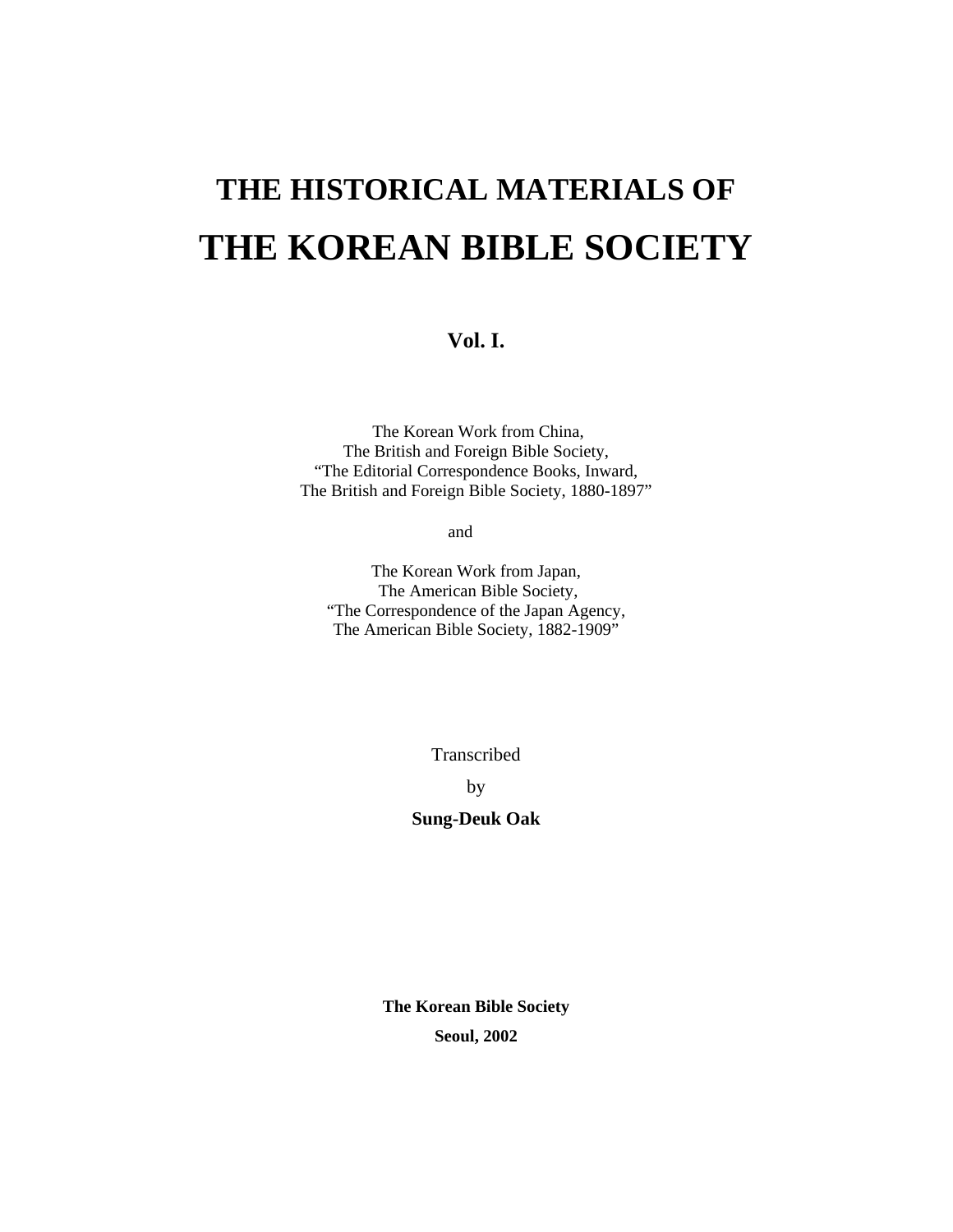## **CONTENTS**

| THE KOREAN WORK FROM CHINA:                  |
|----------------------------------------------|
| THE BRTISH AND FOREIGN BIBLE SOCIETY         |
| "The Editorial Correspondence Books, Inward, |
|                                              |
| THE KOREAN WORK FROM JAPAN:                  |
| THE AMERICAN BIBLE SOCIETY                   |
|                                              |
| "The Correspondence of the Japan Agency,     |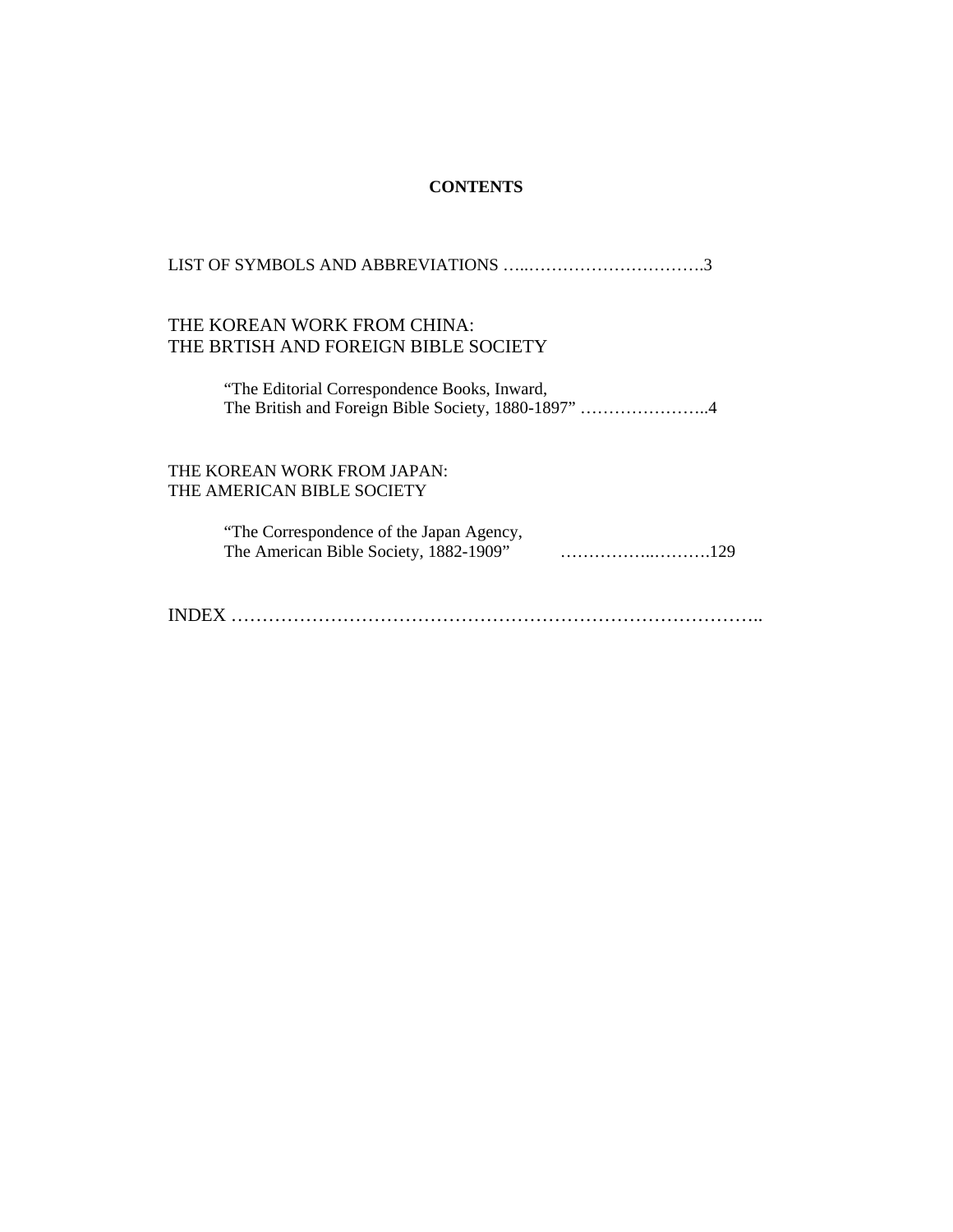# **LIST OF SYMBOLS AND ABBREVIATIONS**

[ ] : The word in the bracket is too dark to be read.

[work] : The word in the bracket looks like "work."

ABS The American Bible Society

BFBS The British and Foreign Bible Society

BS Bible Society

Comee. Committee

NBSS The National Bible Society of Scotland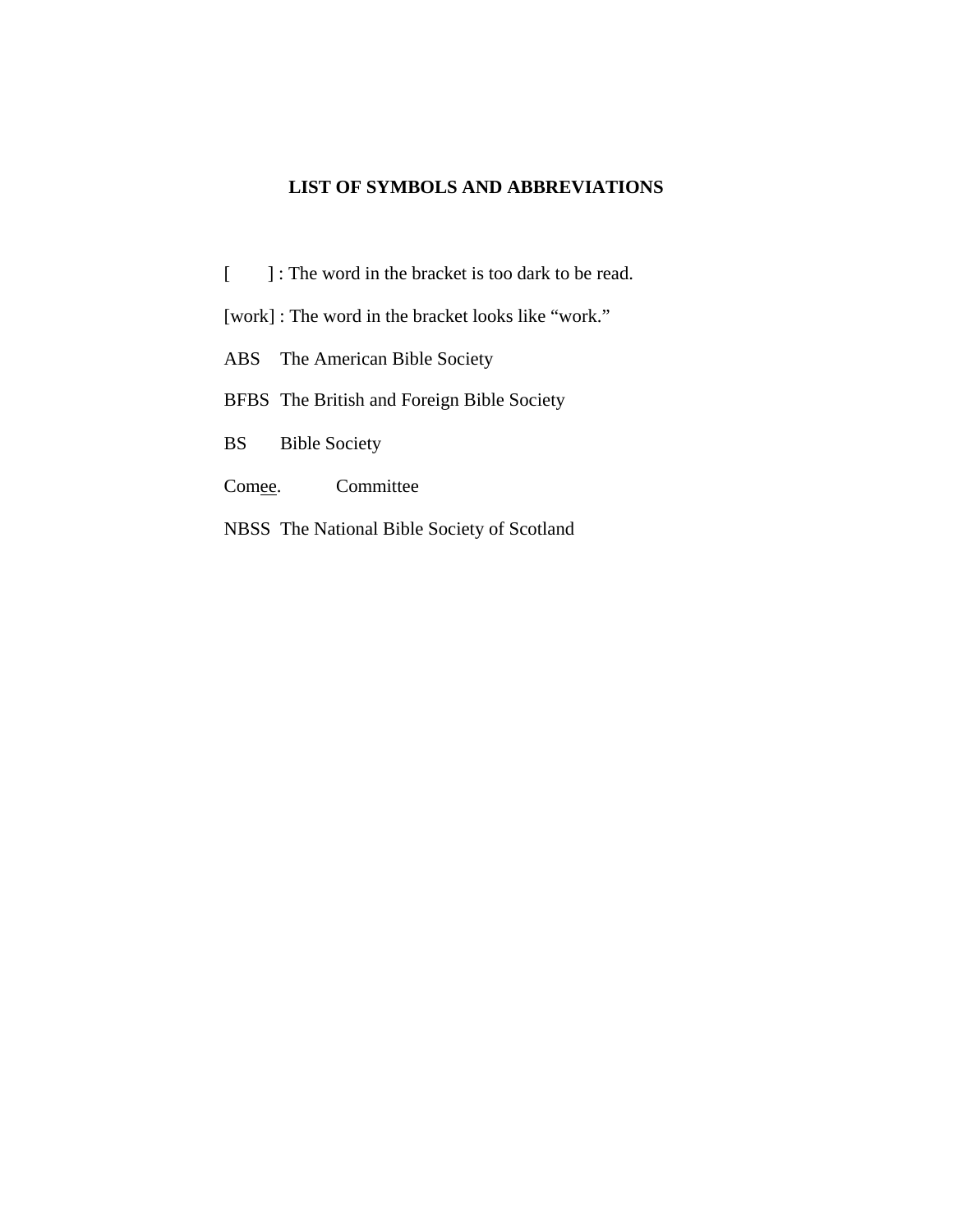# **THE KOREAN WORK FROM CHINA, THE BRITISH AND FOREIGN BIBLE SOCIETY, 1880-1897**

The following correspondence are from "The Editorial Correspondence Books, Inwards, the British and Foreign Bible Society," 1880-1897**,** The BFBS Achieve, Cambridge University, London.

They are from volume 14 (the year 1880) to volume 35 (the year 1897) of "The Editorial Correspondence Books, Inwards."

The editor put the writer's name of the letter on the top of the letter instead at the end of the letter. The receiver was Mr. William Wright, secretary of the BFBS, in most cases.

Most were written by Rev. John Ross in Manchuria.

John Ross and other writers discussed many issues regarding their work in their letters, the editor transcribed only the paragraphs that were related to the Korean work.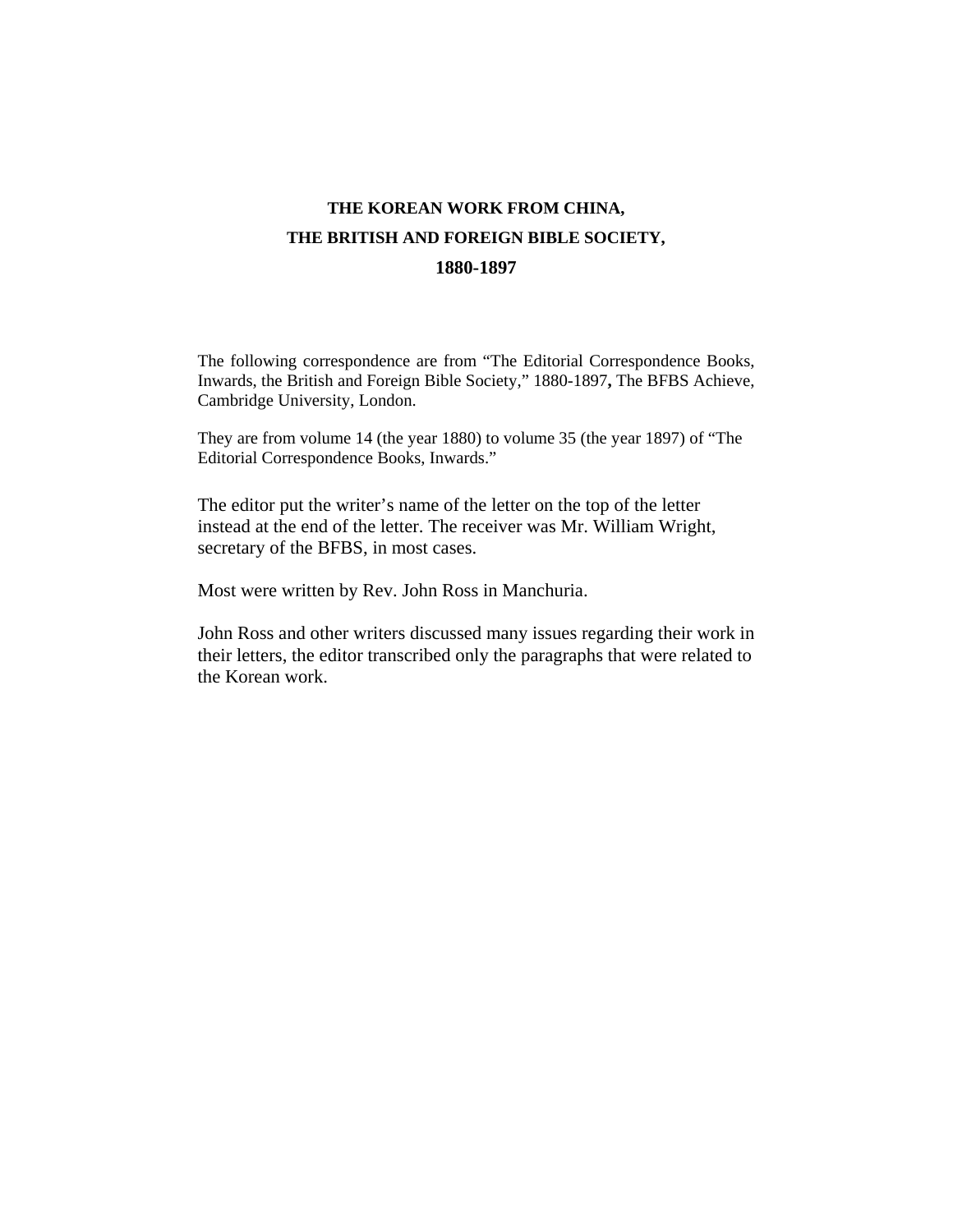Vol. 14 B Mr. Dyer Feb. 18, 1880

. . .

 In regard to Mr. McIntyre's Corean manuscripts, I have not yet heard the direction of the Editorial Committee. But perhaps the news of the action of the Scottish Bible Society has hindered them from doing anything. But if Mr. McIntyre is willing that his share of the work should be published by the BFBS, might we not take it up too, especially if he should have the remainder done under his own eye. It would be a good thing for both Societies to publish, so that the more might be circulated. Perhaps the door of Corea is too thoroughly shut for much benefit to arise from such a procedure. However, I must tell Mr. McIntyre what word I have received from home. …

Vol. 14 E Mr. W. J. Slowan 10th May, 1880

. . .

 In the month of July last our committee had an interview, at his own request, with the Rev. John Ross of Moukden, who placed on our table the manuscript of the Gospel by Matthew, translated by him into the language of Corea. We very cordially agreed to supply Mr. Ross with all he desired for the printing of this Gospel, and at once took measure for this end, intimating this resolution in the October "Record" and in our annual report. In reply to communications addressed to our Mr. Lilley of Yokohama we received last month specimens of Corea types to be used for this purpose, and arranged to have the type forwarded direct from Japan to Newchwang in order that the work might be begun without delay; and on Monday the Committee agreed to on with two gospels instead of one.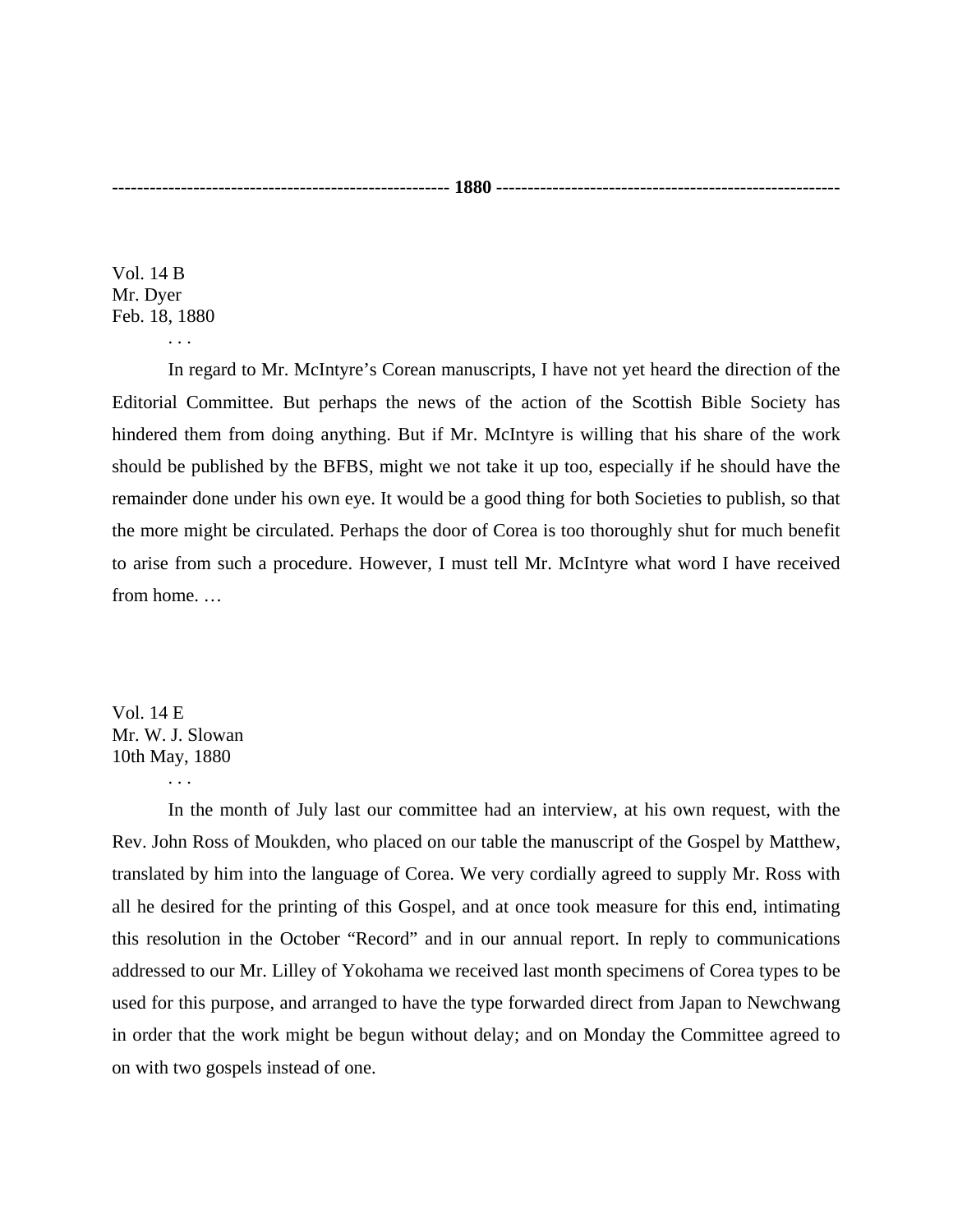Learning that Mr. MacIntyre, Mr. Ross's colleague, who has in his absence been proceeding with the translation of the New Testament, not aware apparently that the version had been placed at our disposal and that these preliminaries had been taken by us, has entered into correspondence on the subject with your agent in China, I think it desirable thus to call your attention to our position in reference to this version.

 You have not yet favoured me with any reply to my note of 24th April, I have now received a copy of the resolution adopted by your Japan Committee, which have doubtless also reached you and should be glad to know what your feeling may be in regard to the proposals they contain. It is highly desirable that the three Bible Societies concerned should act in concert. …

Vol. 15 Rev. J. Ross Glasgow, June 8, 1880

. . .

 I saw Mr. Slowan of the "Scottish National" today and from the short talk I had with him I inferred that he was corresponding with you about the Corean translation. There was no time to have a correct understanding of things all round; nor to hear what and how he had written, and you replied.

 I did not write to you before now simply because I had not and have not come to a clear decision as to the printing. For one thing there is no hurry, as my colleague out there will not undertake the responsibility of printing till I go out. Nor have I even yet ascertained what the type is to cost even approximately.

 My own belief is, from what I have heard from members of the "National," that I may have finally it throw myself on your former generous offers. But I cannot till the cost of type is definitely fixed come to any satisfactory conclusion on the matter.

 I asked, on my arrival in this country from China, the Scottish Society to undertake the printing of that new translation and the Society agreed to print one or two Gospels. This the Society is I believe still willing to undertake and if they do undertake it, the work may be done by them as well as by any other. But as I have said I am persuaded I shall have ultimately to fall back on you. But meantime I am unable to take a single step. …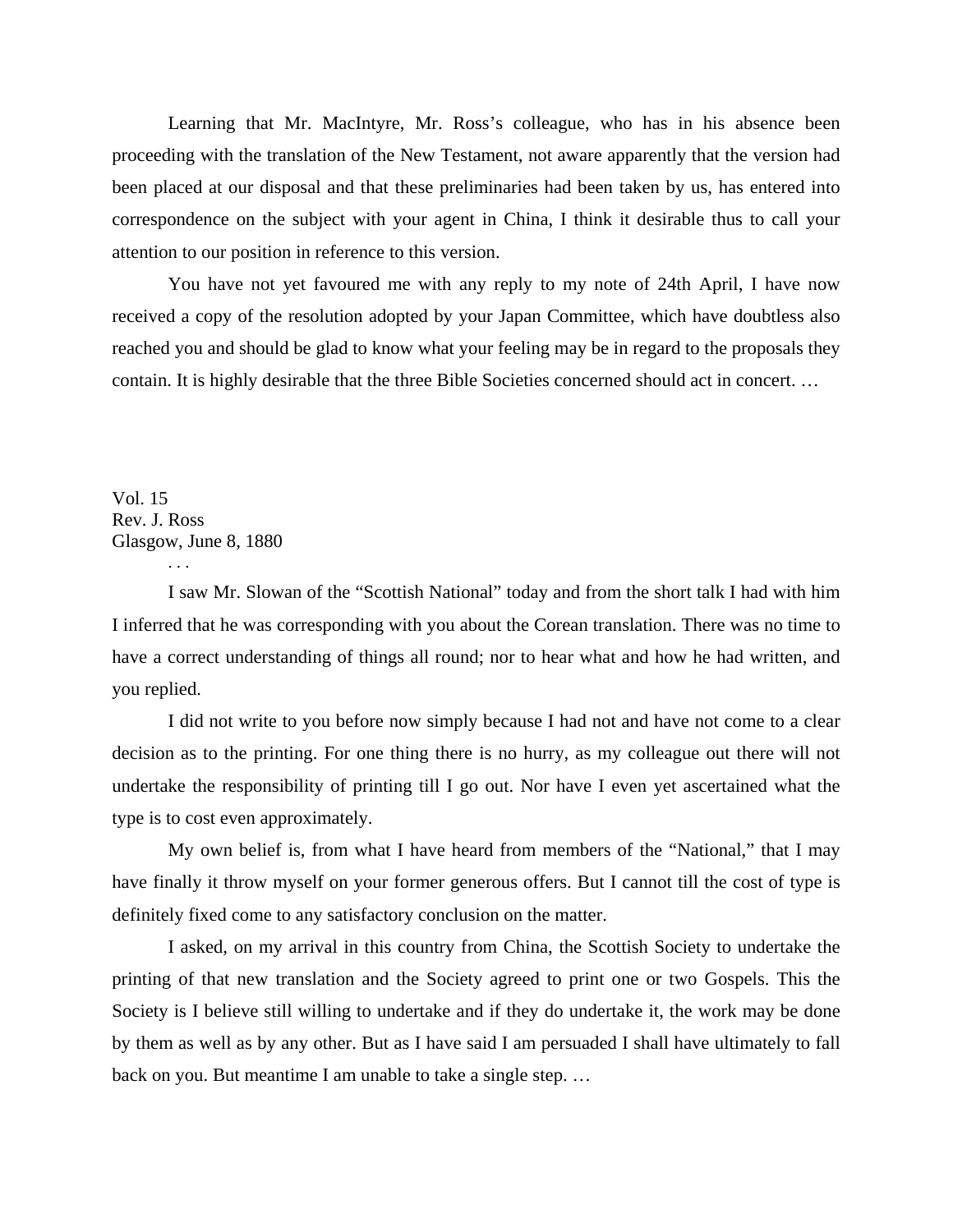Vol. 15 B Rev. J. Ross June 23, 1880

. . .

 Ever since I had the pleasure of that kindly conversation with you in the Library I have regretted that my acquaintance with you was of so recent an origin. On my arrival in this country I put myself at the disposal of friends in Scotland as to what I should do with my new and important translation of the New Testament into the Corean language. By their advice I brought the existence and nature of this work before the Scottish National Bible Society. The western Secretary of that Society was apparently eager that his Society should undertake this work, rather than let it go into the hands of any other Society. The motive I did not appreciate, bur I was satisfied as long as the work could be done and done efficiently. For between four and five years the work of preparing for and working out that translation had been carried on by me, as well as my ordinary missionary work among the large Chinese population of Manchuria. All the expenses connected with that preliminary work had been incurred and paid by myself. These as well as all other necessary expenses connected with the careful printing of the work were promised by the secretary to be refunded me. And as I am not wealthy I thought it but just that if I gave time and energy and care to this work, those who were far better able to afford it might find the financial, which is the most easily procurable, portion of the means needful for this kind of work.

 The Scottish Society at once undertook to provide for the printing of a Gospel to begin with; and promised to supply in the first instance the sum of money necessary to purchase type.

 The Corean language consists of only a few letters, so simple that the type founder at first said that £30 would be about the cost of what was necessary to throw off a Gospel. I had to see him frequently upon the subject, but as that particular founder apparently desired to be free from the responsibility of casting such type, I have not seen him for some time. When however I did see him last he thought type such as I wanted might cost twice as much as he had originally said. Thus I am still unable to say what the price of type is likely to be; nor have I lately, as I do not return to China as soon as I had intended, taken any steps to ascertain definitely what the cost of casting this simple alphabet will be.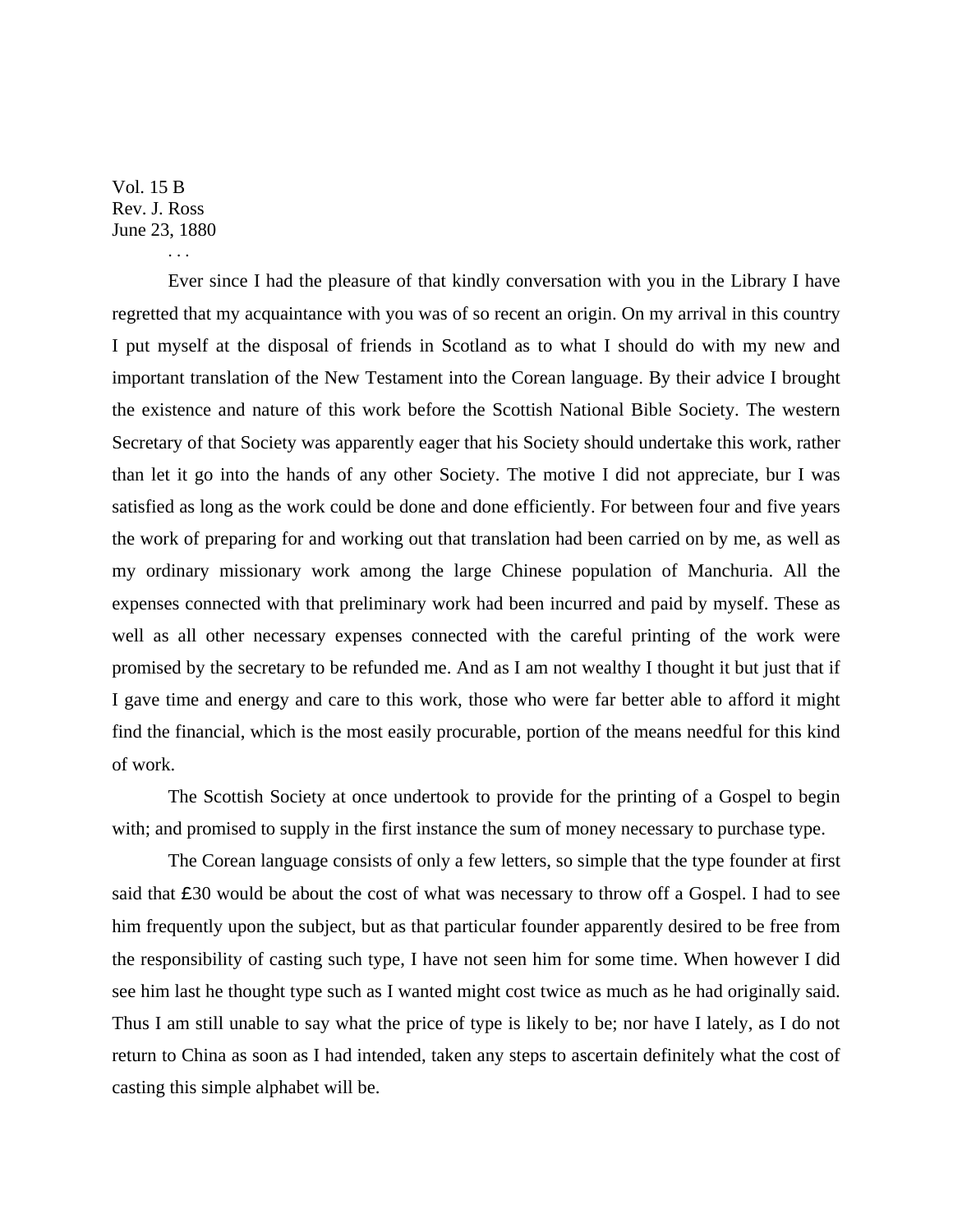During the course of this unfortunate dilly-dallying on the part of the founder, the action of the Bible Society's Secretary was assuming a new phase. The result of it all is that I have just written the Secretary relieving the Society of all responsibility connected with their former promise, and formally and finally withdrawing my former application to them. It appears clearly from the letters of that Secretary that the work could not be efficiently carried out by the Scottish Society at present; and self-respect forbids that I should have further correspondence with him on the matter.

 My great desire is to have the work of printing into Corean well done, and I now take advantage of your former kind offer and ask your Society to undertake this work; for I know that your Society is not only willing to efficiently execute works of so important a nature as this; but also to do so without causing the translator who has given and is willing to give time and care to his part of the work, any unnecessary trouble in calling upon him to incur any expense necessary for the proper execution of the work.

 The Corean alphabet is phonetic, and so beautifully simple that all men, women and children of years of understanding can read it: for being phonetic it is necessary only to learn the alphabet to be able to read any book printed in that alphabet. The importance of the Bible translation into such a language of from 12 to 15 million of people cannot be overestimated. While the Corean language, being Turanian, is as simple as the Anglo-Saxon to us, and is therefore different in perspicuity *toto caelo* from Chinese.

 When I left Manchuria my able colleague Mr. MacIntyre at once took up and has continued to carry out my work. He has done very good and important work since; and has as you know already offered his work to your Shanghai agent. But as no printing can possibly go on till I return to China in the early part of next year there is no pressing haste for a final decision.

 I however lay this matter before your Society now so that on hearing of the decision of your Society, which I doubt not will be to at once take up and efficiently carry on this good work, I may again take steps to ascertain cost of type and have it ready by the time I go to China.

 I shall require a small hand printing press, a second-hand one of which can I know be had cheaply; Printer's ink I shall get in this Country; but Chinese paper is best. …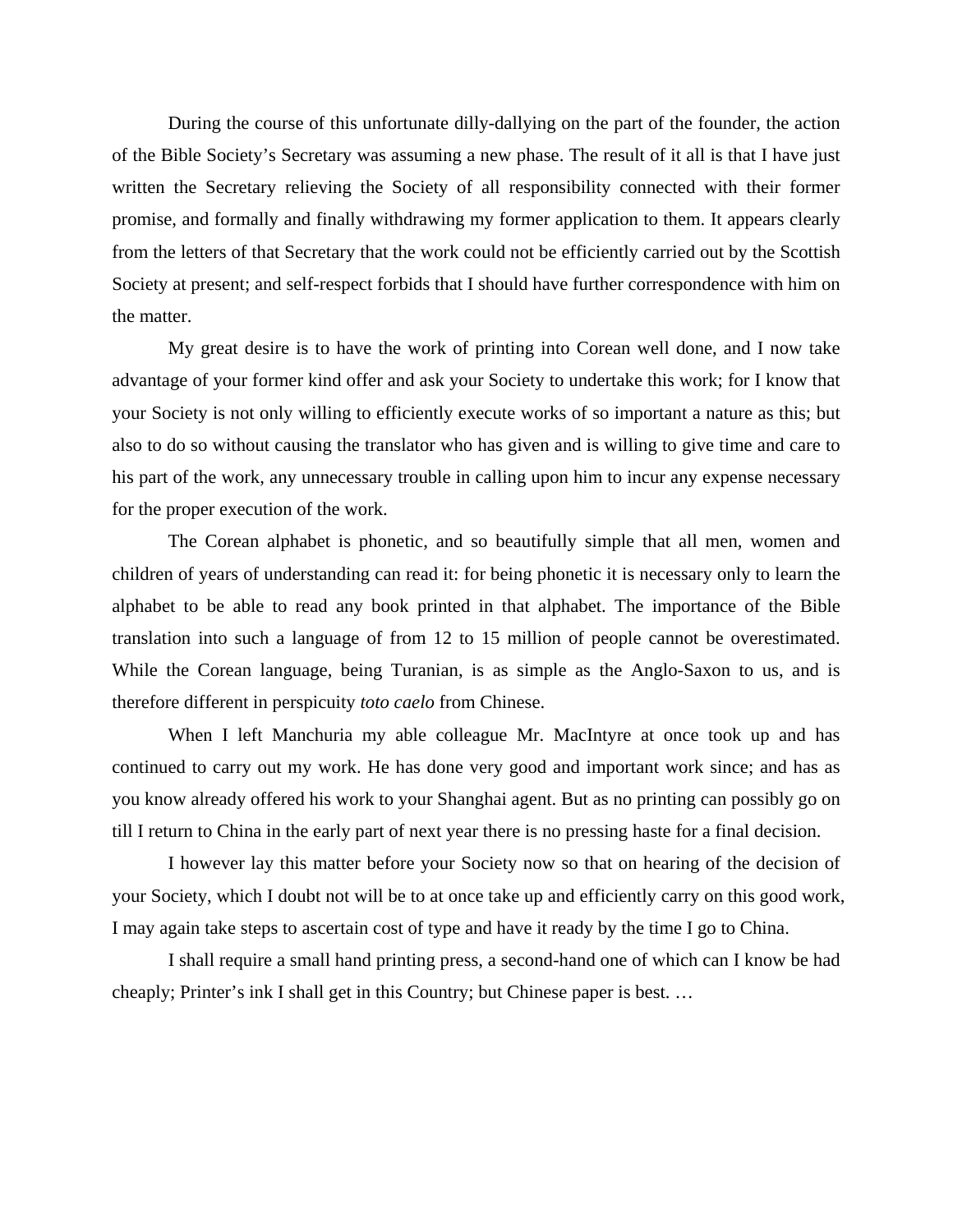# Rev. J. Ross Oct. 26, 1880

. . .

 The thought has just suggested itself to me that I may not have written to acknowledge receipt of your last letter containing the promise of your Committee to supply the necessary funds to carry on the translation of the Corean Bible. If I have not already written please accept this as an apology for my neglect. For your letter removed all difficulties out of the way of our progress in a work which with your aid will become a very important one.

I am retained in this country by the Mission Board till Spring to go among the churches, when I go out the work of translating will be carried on without interruption. ...

Vol. 15 E Rev. John Ross Dec. 10, 1880

. . .

 These copies explain themselves. I have had more trouble in communication with this affair than I believed possible; a trouble such as I am not prepared again to undergo. Even to the last I was desirous, and at my last meeting much tempted to resolve to have nothing more to do with the Society. Perhaps it is better for all parties that as their connection with the "Two Gospel" has been so widely published it might continue. But here ends the possibility of further parleying in the matter. I send you this minute and copy letter because of a misapprehension arising out of the fact that you had not on a former occasion a copy of my letter withdrawing my application. You will not however be troubled for a considerable time to come, for we intend to do our work thoroughly which must mean leisurely.

 I expect to return to China in March, being detained by our Board for congregational work during the winter.

---------------------------

#### Copy letter referred to

Your favour of 8th inst. with cheque for £50 enclosed is just to hand. I am pleased to note that the decision of the Committee to grant  $£130$  for preliminary expenses and type for two Gospels was a "cordial" one. The cost of type is but one of several items, and not the most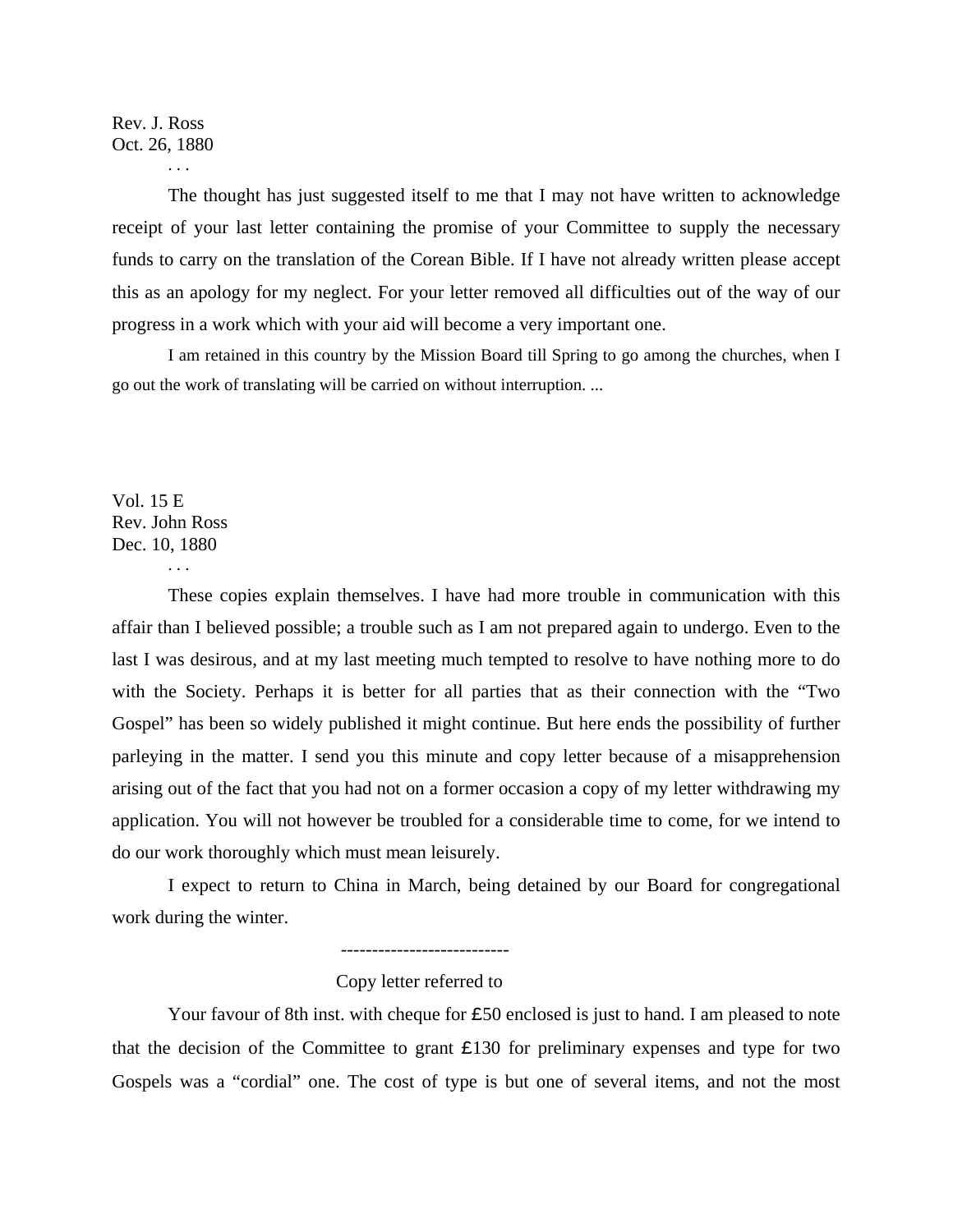serious connected with printing. It is comparatively an easy matter for me while in this country to make such arrangement as will enable my colleague and myself to carry on the work to which we intend to devote ourselves. Such arrangements would however be necessary much more difficult if negotiations had to be carried on from Manchuria.

 By private persons I have been provided with means and promises of support for purchasing Printing Press, Ink, Paper, and other accessories needed for this initial undertaking for which you have now kindly granted £130. But as this money carrying on a work of the importance which I attach to a Corean version of the New Testament involves unnecessary anxiety and a waste of labour, I need scarcely say that it is in every way more satisfactory that we should be relieved in the future from the necessity of private solicitation.

 As soon therefore as I heard at the meeting of your sub-Committee that the above sum was the at most limit to which the Society would bind itself, I took steps to enable me to return to my work with the assurance of relief from needless anxiety regarding future expenditure.

 Mr. MacIntyre will join me in thanking the Board for refunding our past outlay; and the Board will I am sure be gratified to know that we accept the sum, as the Board desires, "on the understanding that this shall be the limit of its responsibility."

 I am sorry that this matter has been so troublesome to you in the past; and pleased to be able to promise not to trouble you after I go back to China.

----------------------------------

Copy of Minute referred to

 Read Minute of Corean Version Committee held here on 26th Oct. and agreed to arrangements made with Mr. Ross, in terms of which it is agreed that the present issue of the version be limited to a tentative Edition of the Gospels of Luke and John for which the Society supplies type to value of  $\epsilon$ 30, and grants an allowance of  $\epsilon$ 50 for literary and preliminary expenses to Mr. Ross with a like sum to Mr. MacIntyre on the understanding that this £130 shall be the limit of its responsibility and that one third of the 3,000 copies to be printed will be placed at its disposal. …

Mr. W. J. Slowan Dec. 10, 1880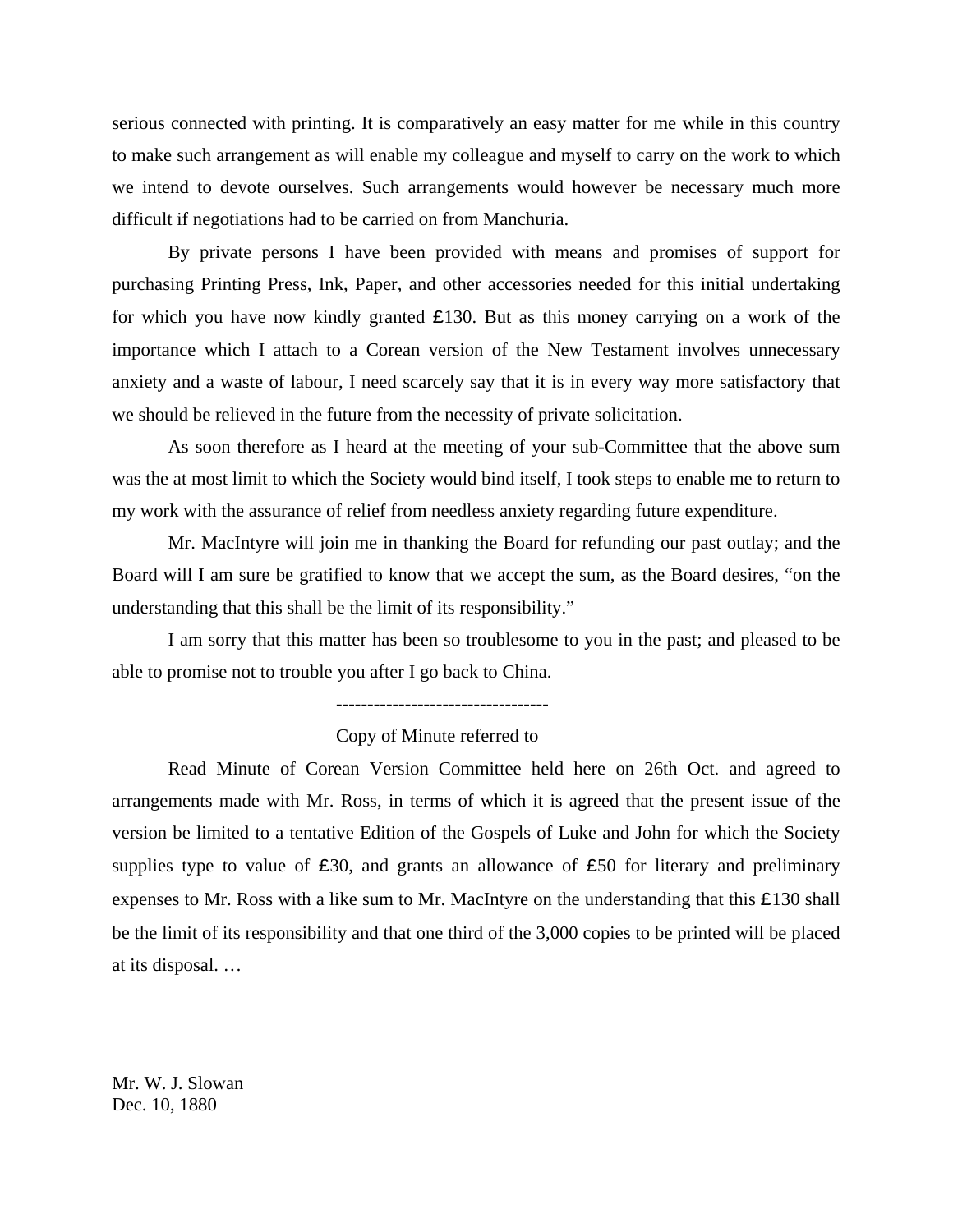May I also ask you to inform Mr. Wright that we have at length been able to come to an understanding with Mr. Ross of Moukden in reference to the publication of his Corean version. …

. . .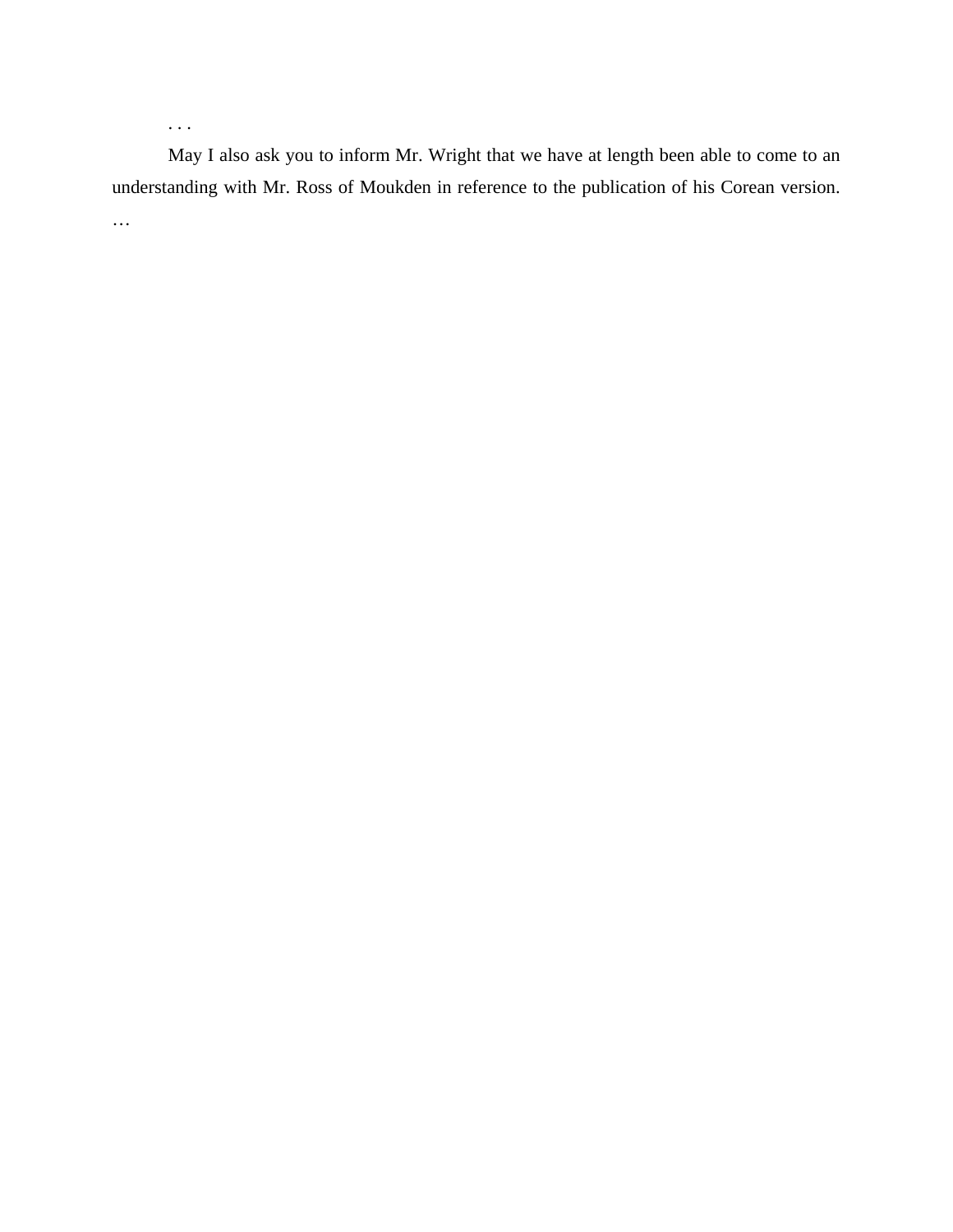Vol. 16 B Rev. J. Ross Oct. 11, 1881

. . .

 I enclose copies of the first Christian literature ever printed in the language of Corea. One paper is a tract by my colleague Mr. MacIntyre, which is an introduction in parts to the New Test., the other is the beginning of a catechism by myself setting forth the main doctrines, as brief, as accuracy would admit, of the Bible, that of salvation through the Crucified being of course the central one.

 During my absence in Scotland the work which I had apparently dropped till my return to Newchwang was taken up enthusiastically by Mr. MacIntyre, who has made almost incredible strides in the language. We are now revising for the last time prior to printing the New Testament translation.

 And from various reasons which would occupy too much time in their recital we are now positively certain that the translation will not only be a true translation, but one so thoroughly idiomatic that the Corean reader will understand it far more easily than the Chinese scholar can comprehend the Chinese version though two generations of scholarly men have been labouring upon it. The fact is that the Corean is a splendid language for translation. It has its exact tenses, and above all it has particles linking the various clauses of the sentence and paragraph in such a manner that there is only one possible way of reading them. It is in this respect altogether unique, the Greek particles being clumsy and indefinite in comparison.

 As soon as the Catechism is all printed we begin Luke, then John follows and with the printing of 3,000 of these our connection with the Scotch Society ceases. Indeed I have to depend upon the word of a gentleman whom I have never seen for the expenses of printing this same member. I shall certainly feel thoroughly relieved when I am thrown upon your tender mercies for them. I shall have to look to only one quarter instead of several as now.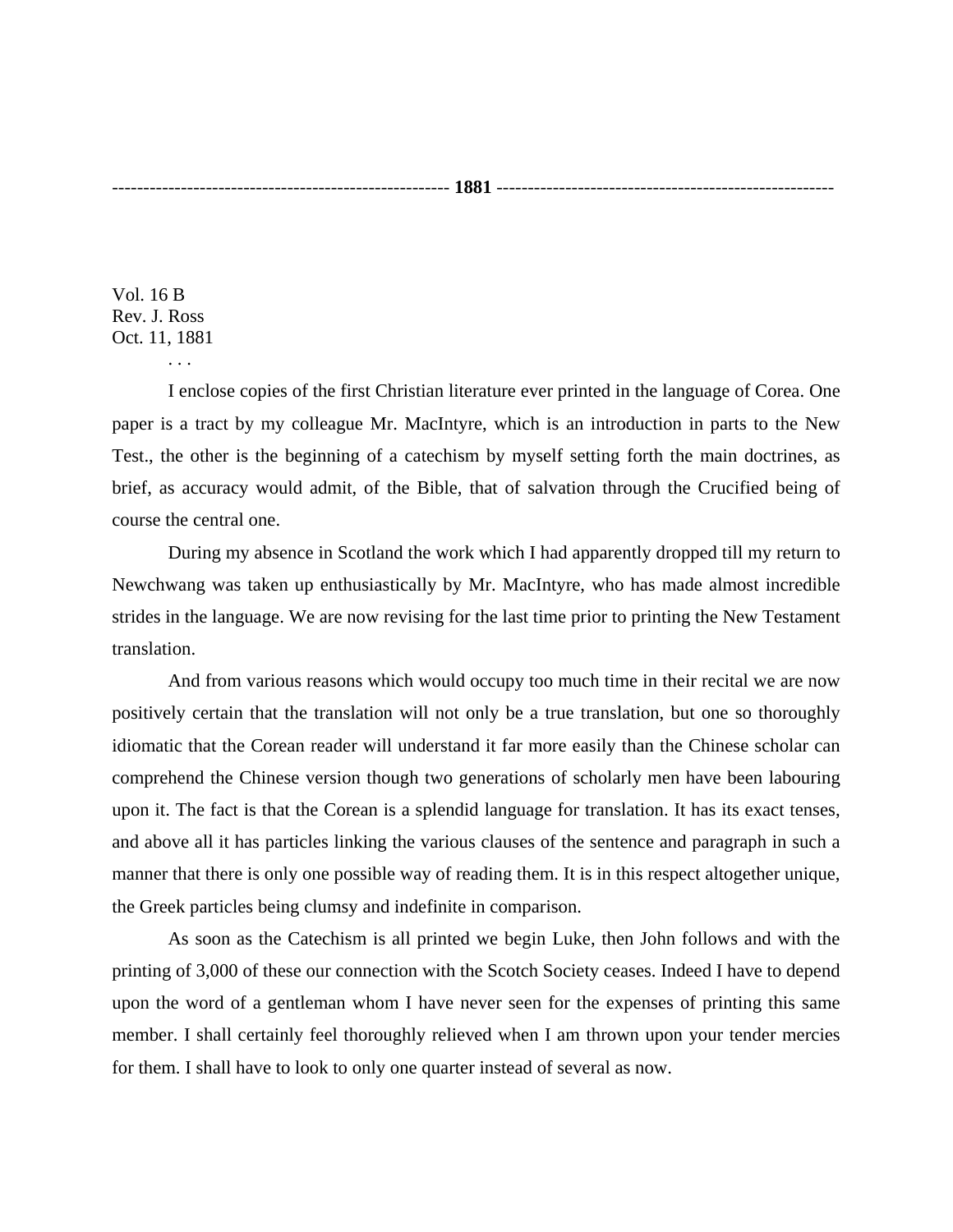I have a type setter (Corean), two printers and a translator, a Corean scholar, employed; and these with paper, ink etc. imply some little expense, which I cannot meet out of my own salary even if I feel that it was my duty to provide all funds as well as give my time and labour. However I know that Christian friends who are unable to give their time and labour will be glad to have the opportunity to give what they can easiest bestow.

 We have four Coreans baptised, but only one—the typesetter—with us. I hope, indeed, to send him as an Evangelist with the first completed gospel. …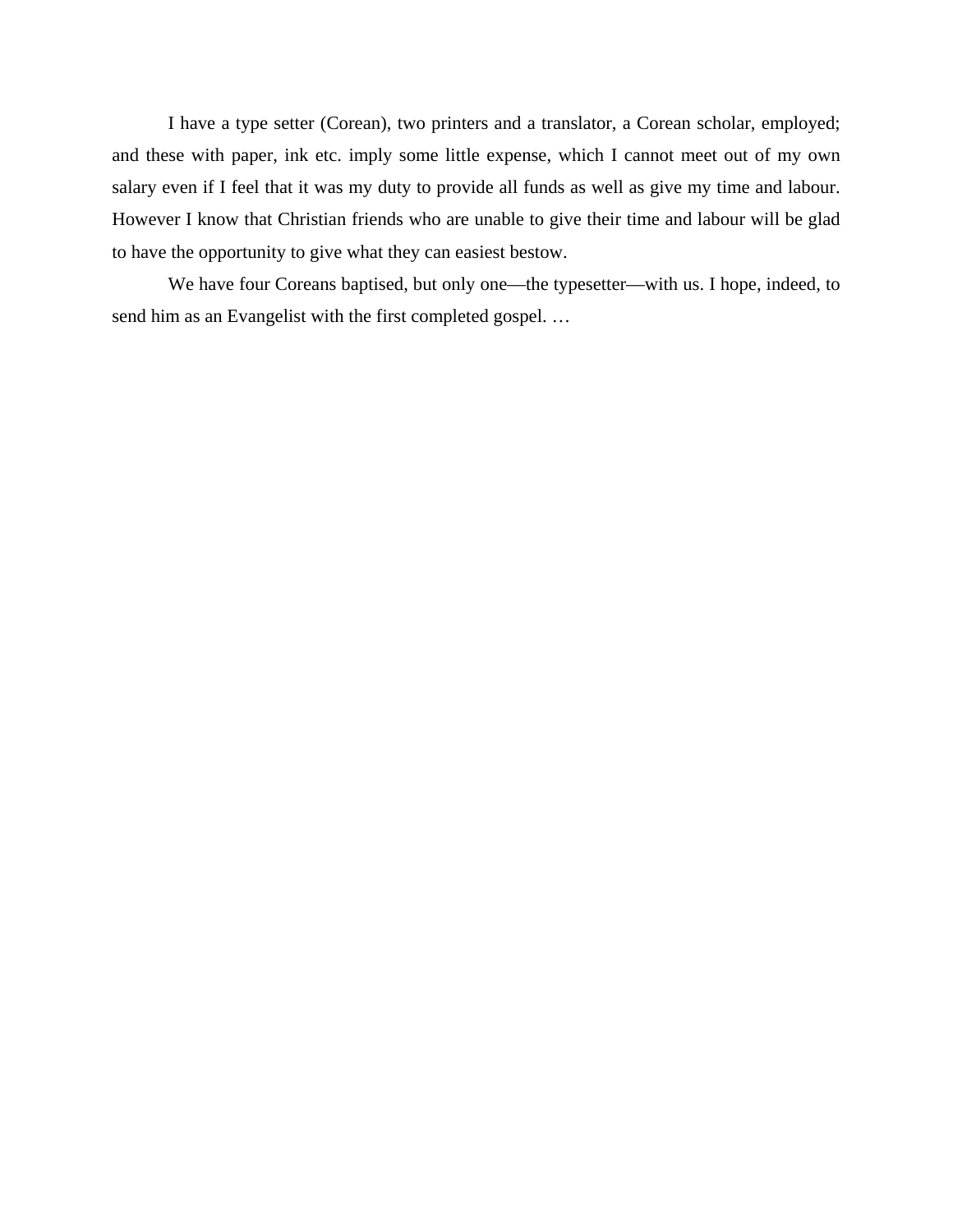Vol. 17 Rev. J. Ross March 24, 1882

. . .

 By this post I send you a copy of the completed gospel of Luke. John is now in progress and I expect ere see this to have Matthew's Gospel in the "Press." Already I have detected faulty idiom in Luke, borrowed from the Chinese, which I have avoided in John; this does not affect the faithfulness of the translation. Luke is the conjoint production of my colleague, Mr. MacIntyre and myself. He goes home taking his work with him while I have begun the rest of the New Testament *de novo*. This I find best in every way for reasons too many to explain here. The basis of my translation is the revised Greek version which was kindly sent me by Professor Legge of Oxford. I follow it *simpliciter* though I confess I had previously greater leanings to the readings of the Sinaitic Codex than are manifested in the Revised Edition. So much learning and wisdom and piety have been brought to bear upon the revised translation that I would not hesitate for a moment to follow against my previous predilections.

 I write you now because all my future work has been long transferred to you, and because I would much like that you should at your earliest convenience send me whatever sum of money you think, it proper to advance to begin with.

 After most careful scrutiny and repeated revisions of the Corean already translated I can now guarantee the exact faithfulness of the rendering in future; and the, as far as I am able to judge, perfectly idiomatic translation. That there will be in future years changes of words differing in shades of meaning or in beauty of expression is a matter of course. I shall soon hear what is thought in Corea of Luke's Gospel.

 For reasons which I explained long ago I withdrew my application for aid from the Scottish National B. S. Yet after that formal withdrawal the Secretary wrote you saying that the Corean translation or version was not withdrawn. You know the result. I got type and £50 for previous expenditure in translation, to print the Gospels of Luke and John from the Scottish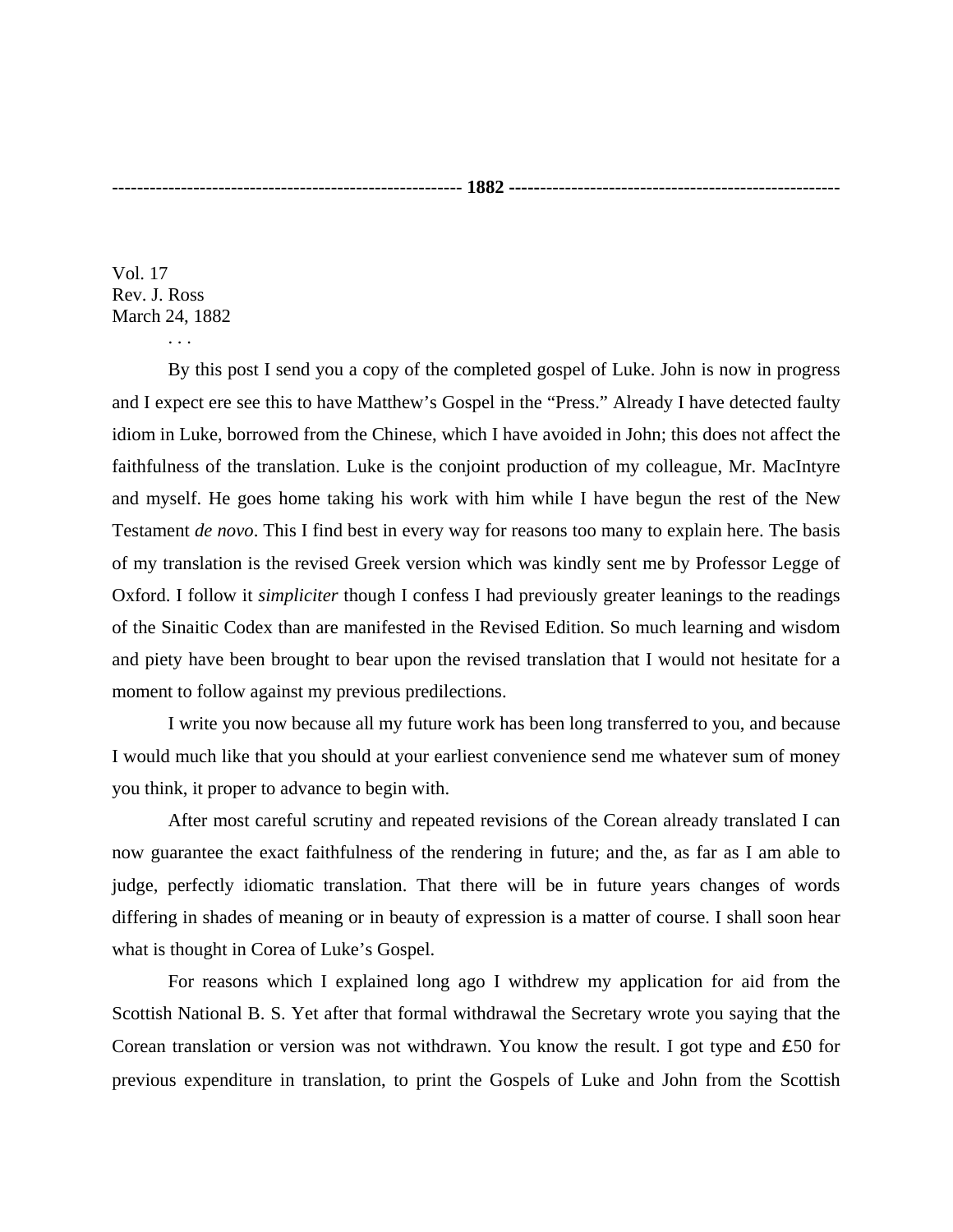Society which was then hard up for funds. A printing machine I got privately from one gentleman and the offer of cost of printing 3,000 copies each of Luke and John from another. I have reminded the latter gentleman of his offer more frequently than once and am now doing the same again. With Societies in existence of gentlemen convened together to distribute funds collected for the very purpose of translating, printing and circulating the Bible, I believed and believe that I should have been freed both from the monetary responsibilities of this work and from the unpleasant task of having to solicit private individuals to aid me in it. Because I knew you were prepared to give me this freedom and the Northern Society was not, I applied long ago to you. This I stated to the Scottish Society when acknowledging receipt of their utmost assistance in the printing and circulating of Luke and John, saying at the same time in the plainest conceivable English that in future I would not trouble the Society for any work I might have to do. Yet I see in one of the Quarterly Reports of the Scottish Society that they expect to be asked to assist in the rest of the Corean New Test. I am not quite a child to say one thing today and a different thing to morrow; and this reference is the only one I shall ever make to that Report;

 I have had half a dozen men, four Coreans and two Chinese printers constantly at work for half a year and as yet have had no money save my own salary with which to pay them and the other expenses connected with printing. I still expect that Mr. Arthington of Leeds, though I have never seen the gentleman, will implement his repeated promise to provide the expense incurred for two gospels. But I could have wished that he had saved me the annoyance of having to work meantime on my own salary and when it fails on borrowed money. From such annoyance I hope to escape in future by your generous help; it is partly on this account that I now ask you to kindly send some money in advance, for the six men must be regularly paid, and paper etc. cannot be had without ready money.

 I employ two Corean literary men as translators and two as typesetters. One of the translators works by himself, translating from the Wenli or literary style of the Chinese New Test. This, he does very fairly, for he was a writer in a government office in his native country before opium smoking consumed his patrimony and drove him out of the office. The Chinese best translation has yet to be very thorough by recast in the matter of idiom and a translation from it into Corean is therefore not by any means perfect. Yet it forms a capital to the draft, so to speak, for my own work with this translation in my one hand and my Greek Revised N. T. in the other. I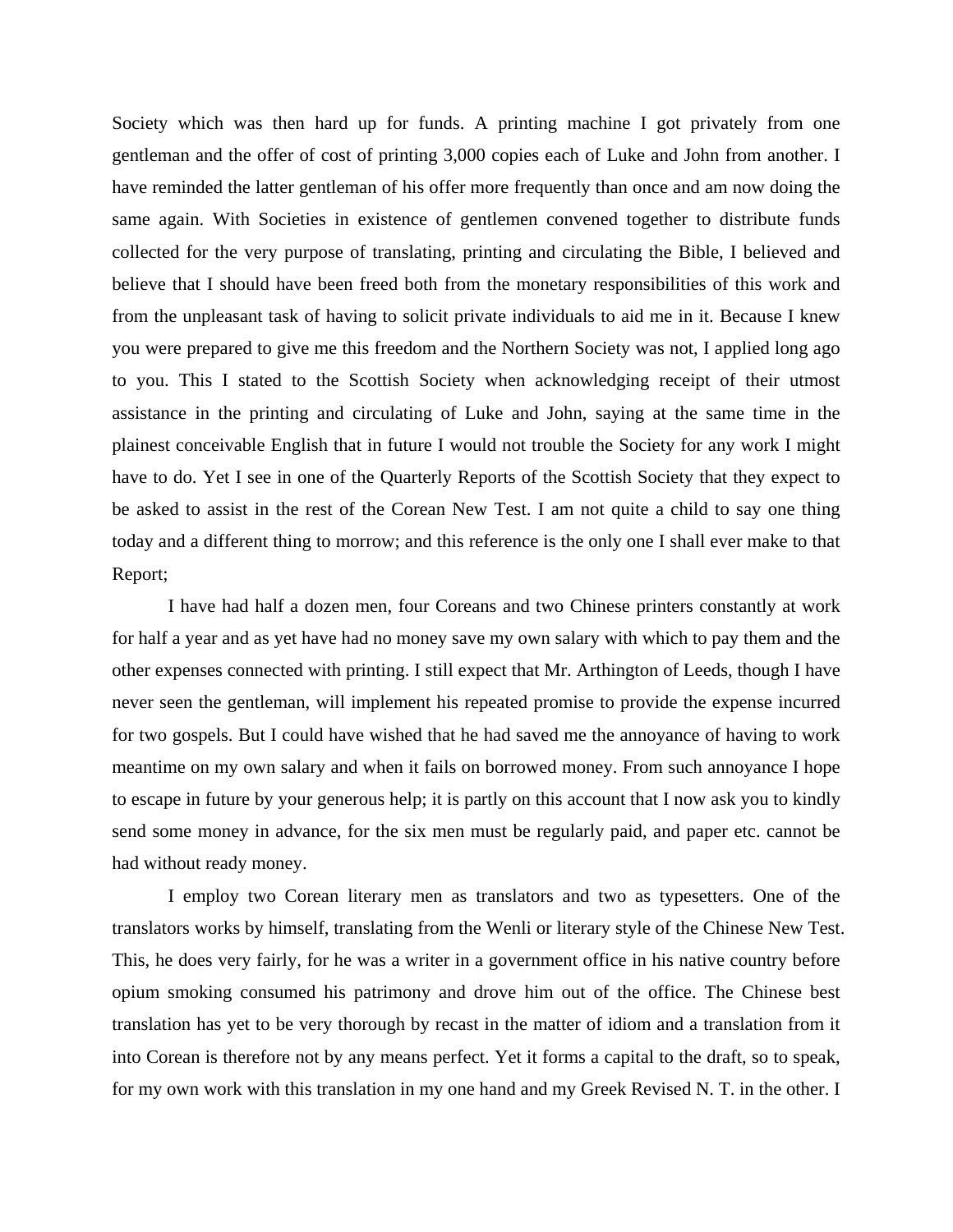go over every word most carefully with the second translator, who is a convert, thoroughly acquainted with Christian truth and whose naturally fair abilities have been considerably sharpened by half a dozen years practice in translation. This corrected Edition is sent back to the original translator to re-write a clean copy, the necessity for which you can readily infer from the fact that there is an average of at least one important correction to each verse. This clean copy I go over again with the same second translator with even more than the first. I then take my Greek concordance and refer to each word capable of more than one shade of thought in translation and see that each word when meaning a certain thing is always represented by a single Corean word exactly conveying that meaning. It is here that my Corean assistant is especially valuable. After this process is exhausted a third careful comparison is made with the Greek version and I put the results into the hands of the typesetter. All details would occupy too much time to recite them now. To me the work is intensely interesting and all the more so when I see an idiomatic and beautiful version gradually raising its fair proportions under my eye. This is I imagine the only translation except the English which gives the results of the most recent discoveries in, and the ablest researches into the codices of the New Test. …

Rev. J. Ross Moukden, June 6, 1882 . . .

 Some time ago I sent you a copy of John's Gospel in Corean. Mr. Arthington of Leeds agreed years ago to meet expenses connected with this initial printing and as you know I received a grant for type from the Scottish National Bible Society. Mr. Arthington's money is yet to come and the 2,000 copies of Luke and John sent to Agent of Scot. Bible Society in Japan repay the grant for type. Matthew and Mark I have translated *de novo* as descried already. Luke is being done over again as several idiomatical mistakes were left in the copy already printed. That was the conjoint work of Mr. MacIntyre and myself. In future I do as I did with John, and prepare on my own sole responsibility subject of course to the most searching criticisms of every competent faultfinder. The criticisms on which I lay most emphasis are those coming or to come from Corean scholars.

To my last two letters I have had no reply but I imagine one is coming.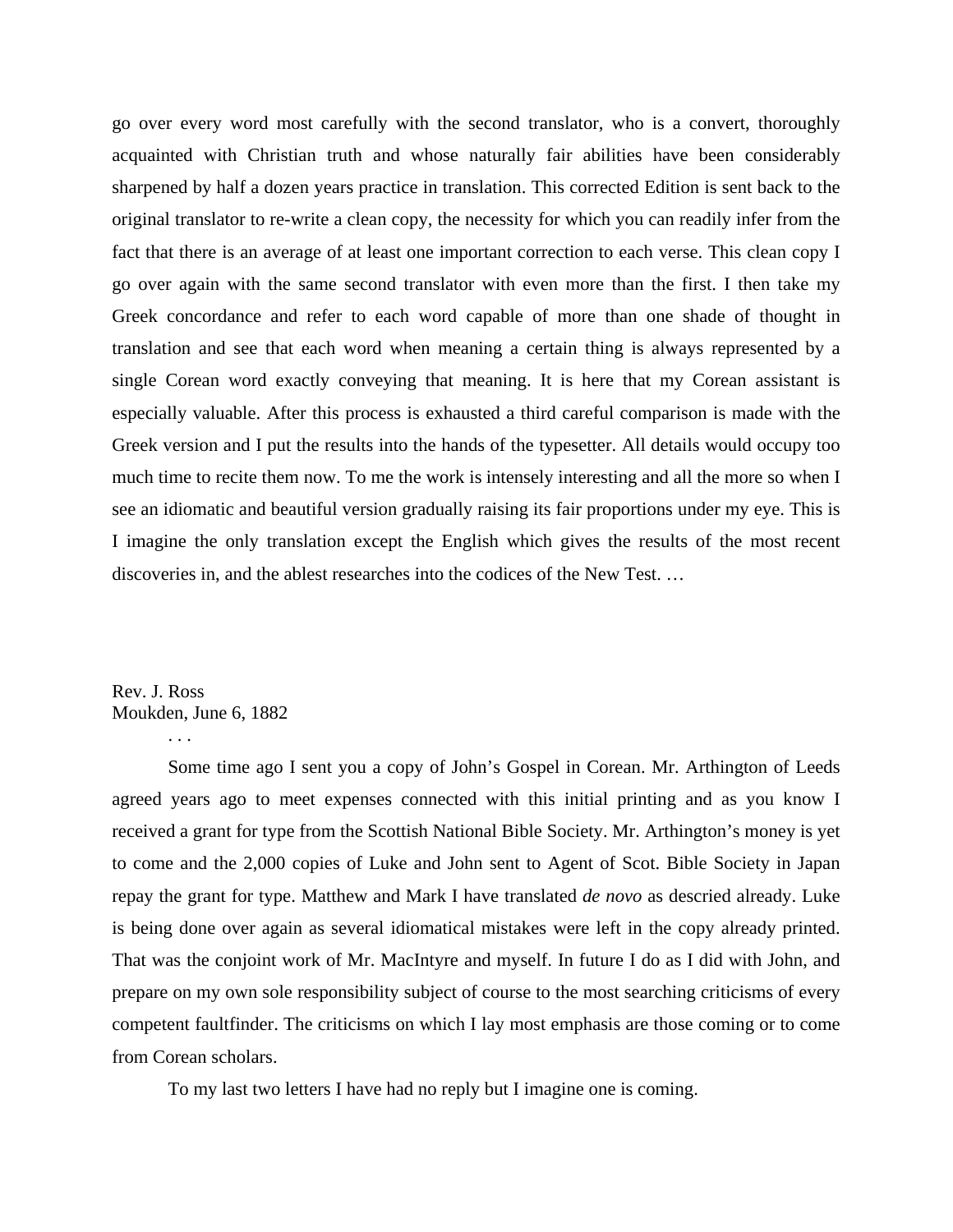If Dr. Christie who leaves for this field in August has not started before you receive this, will you please send by him a box containing several tins of printing ink. It becomes too thick in winter that I cannot get it to print properly, yet the ink which I taught the native printers to manufacture is not so good and certainly not cheaper. It can be used bit I would much prefer yours if you can forward it in time.

 Should I say in a sort of P. S. that all my translations henceforth are to be in the language of the Capital, which of course is everywhere understood? Just the Sabbath before leaving Newchwang—my postal address—for this city I baptised a man belonging to the capital, whose ancestors were Mandarins and whose relations are some of them Mandarins there. He talks and writes the court language thoroughly. I intend to keep him here as long as I can for the purpose of revising criticisms and, if needful, changing the work of my two translators. …

# Rev. J. Ross June 29, 1882

. . .

Long ago I informed you that the Scottish Bible Society made its first and "final" grant by providing type for printing Corean. I have sent away 1,000 copies of Luke and 1,000 copies of John to their agent in Japan, with 2,000 or 3,000 small tracts explanatory of names etc. and of catechisms. The cost of producing these was more than the type cost, so they have good value for their money. I made you aware also that Robert Arthington of Leeds, whom I never saw, but who has been corresponding with me for seven years on this subject, promised the cost of producing Luke and John.

 Yesterday I had a letter from him which I copy for your benefit. I had several full of piety but entirely evading the one thing I required for my work. If you have preserved the copy of the letter from the Scot. Bible Society accompanying their grant you will see that I am debarred from application in that quarter. Of course the whole New Test. including the revised and corrected Gospels of Luke and John are long under your disposal, but I am at a loss to know what to do in regard to the £95, cost of translating, printing, & c. of 3,000 copies of Luke and a similar number of John. The cost is perhaps large but you have seen the books by this time. They were printed 2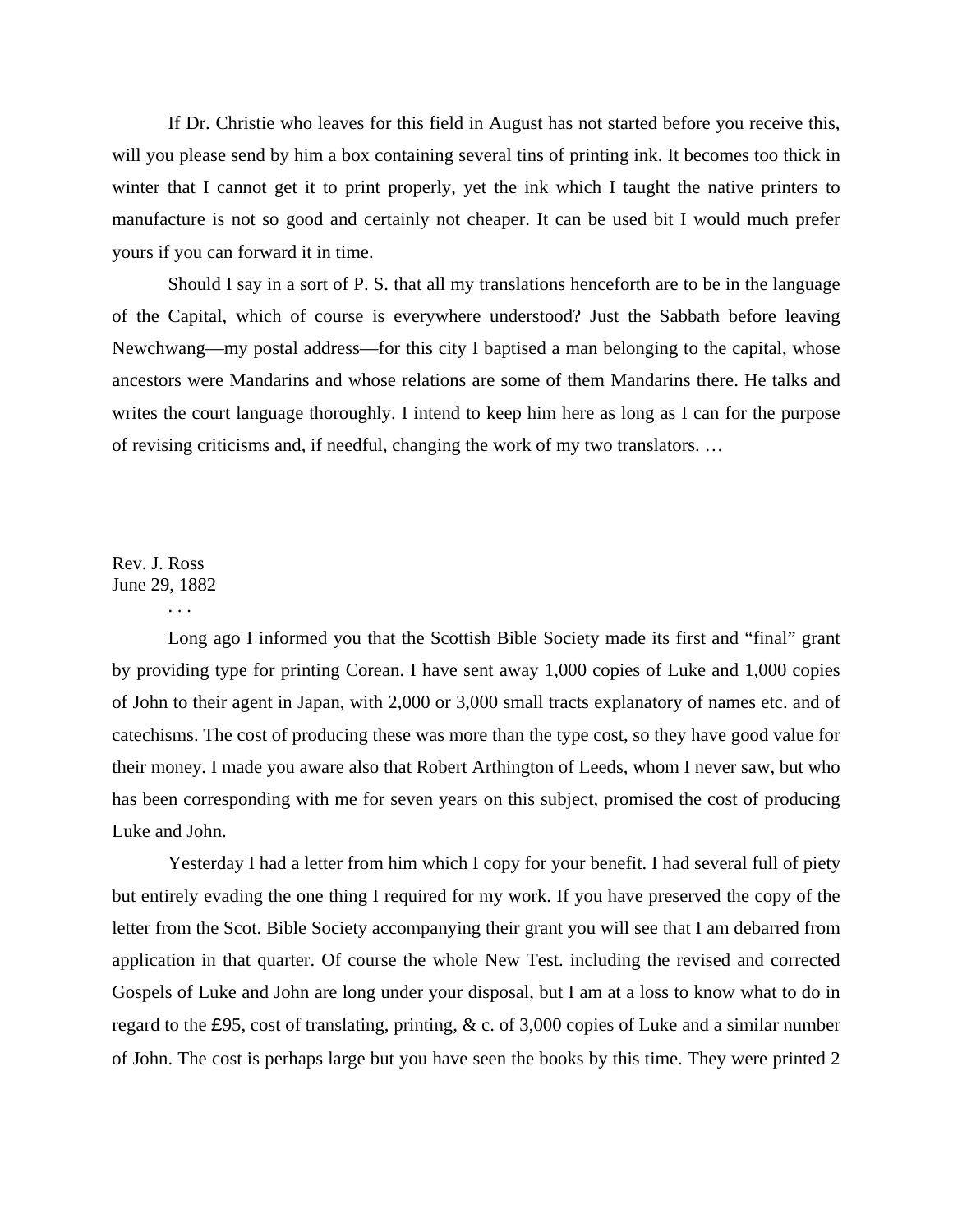pages at a time. And I had two, sometimes three, scholar by Coreans always translating, I revising word by word and period by period again and again.

 Can you know let me have that money? Or should I appeal to the public through some religious periodical for it? Please let me know at your earliest convenience.

 I am at present translating and printing a small book on "True happiness and how to attain it." Before this is finished I hope to have a reply from you to my best from Newchwang.

 I have been attempting to get a smaller type cast for the future New Test. The type employed is in syllables and very bulky. My endeavours however have hitherto met with no success as the type cutting press in Shanghai can produce only six varieties of size, three of which are too large. I shall however persevere in my endeavours and if I do not now succeed I shall have Matthew and Mark—now ready for printing in language of capital—printed as Luke and John were, but of slightly differing size to distinguish them. Perhaps indeed it were better to have the New Test. in four divisions to begin with, say a Gospel and one or two epistles in each.

On this I shall wait your instructions, for it will not interfere with Matthew and Mark. …

Mr. W. J. Slowan July 28, 1882

. . .

 I am only now able to send you extract from minute adopted by our Committee on Monday last. You will see that we leave you to dispose of Mr. Ross's application as may seem to you best.

 I might reply in more detail to the charges against myself incidentally made by Mr. Ross in his letter to you of  $26<sup>th</sup>$  March last; but this kind of thing is very distasteful to me, and I am content to leave the minute to speak for me as well as for itself.

 We think that we and others have some reason to complain of the way in which Mr. Ross has treated us in connection with this matter. Should you accede to his request, we trust that your experience may be of an agreeable character.

 MEETING OF WESTERN COMMITTEE INTER ALIA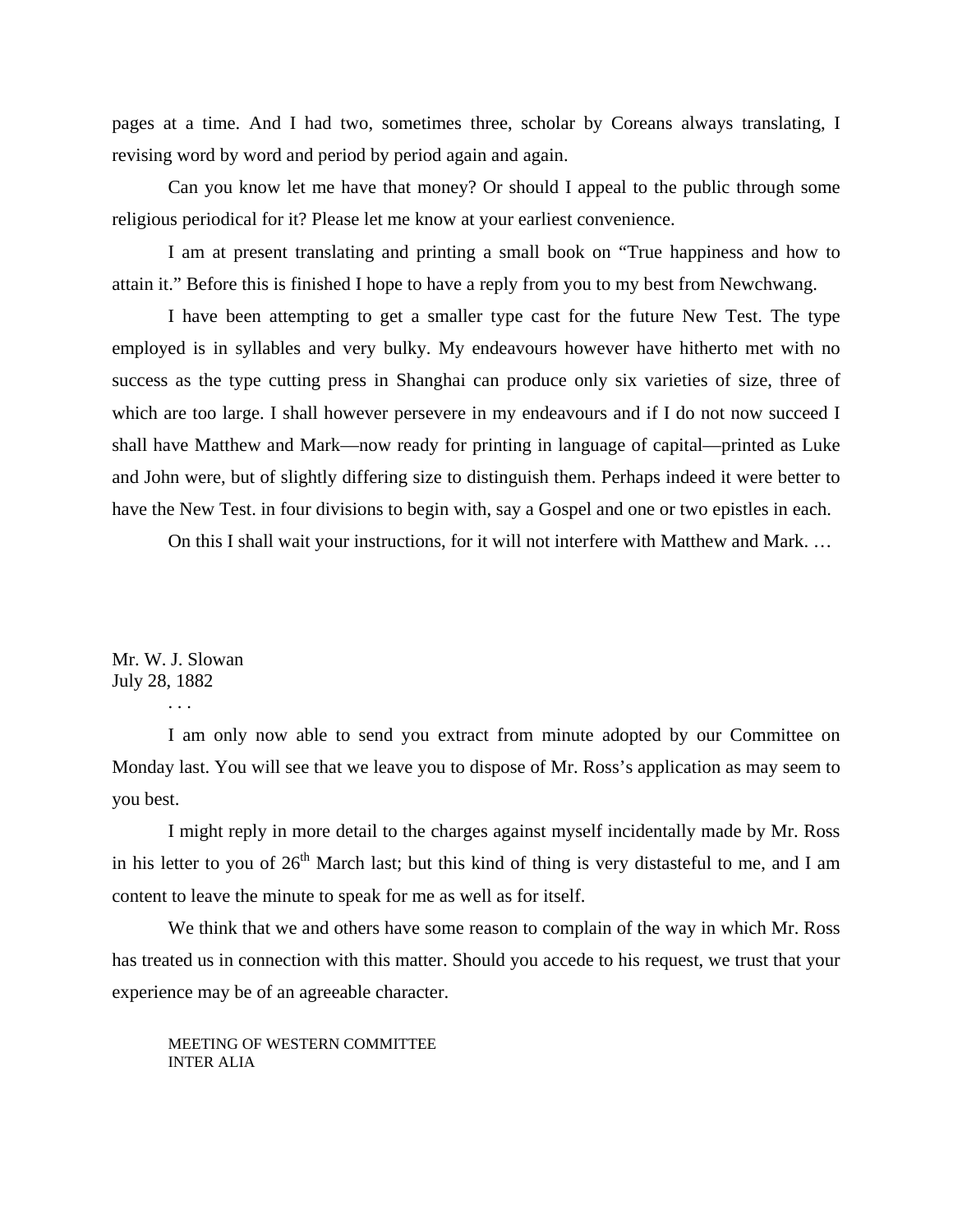CALLED FOR REPORT OF CHINA AND JAPAN COMMITTEE ON THE SUBJECT OF THE COREAN VERSION. HAVING READ AND CONSIDERED THE SAME. THE COMMITTEE RESOLVED AS FOLLOWS—

THAT THE WITHDRAWAL OF MR. ROSS'S APPLICATION FOR AID FROM THIS SOCIETY 23RD JUNE 1880, REFERRED TO IN HIS LETTER TO DR. WRIGHT OF 24TH MARCH, 1882, WAS FOLLOWED TWO DAYS THEREAFTER BY A RENEWAL OF THE INTERRUPTED NEGOTIATIONS. THAT MR. ROSS MET THE COREAN COMMITTEE ON 26TH. OCTOBER, 1880, AND ACCEPTED TYPE TO THE VALUE OF £30, AND A MONEY GRANT OF £50 ON HIS OWN ACCOUNT, WITH £50 ON ACCOUNT OF HIS COLLEAGUE AND CO-TRANSLATOR, THE REV. JOHN MACINTYRE, FOR THE PUBLICATION OF A TENTATIVE EDITION OF THE GOSPELS OF LUKE AND JOHN. SUCH TENTATIVE EDITION BEING ALL THAT IN THE OPINION BOTH OF MR. ROSS AND OF THE COMMITTEE, IT WAS THEN DESIRABLE TO PUBLISH OF THE VERSION.

 THAT IN MR. ROSS'S LETTER, 10TH. DECEMBER, 1880, ACKNOWLEDGING RECEIPT OF THIS £50, THE NAME OF THE BRITISH AND FOREIGN BIBLE SOCIETY DOES NOT OCCUR. THAT THIS COMMITTEE WERE NOT AWARE TILL NOW THAT MR. ROSS HAD THEN MADE A NEW APPLICATION TO THE SISTER SOCIETY, OR HAD INFORMED THIS COMMITTEE THAT IT WAS NOT HIS INTENTION TO TROUBLE THEM IN FUTURE FOR ANY WORK HE MIGHT HAVE TO DO. THAT THE WORDS USED BY MR. ROSS WERE AS FOLLOWS-

 "AS SOON THEREFORE AS I HEARD AT THE MEETING OF YOUR SUB-COMMITTEE THAT THE ABOVE SUM WAS THE UTMOST LIMIT TO WHICH YOUR SOCIETY WOULD BIND ITSELF, I TOOK STEPS TO ENABLE ME TO RETURN TO MY WORK WITH THE ASSURANCE OF BELIEF FROM NEEDLESS ANXIETY REGARDING FUTURE EXPENDITURE. MR. MACINTYRE WILL JOIN ME IN THANKING THE BOARD FOR REFUNDING OUR PAST OUTLAY; AND THE BOARD WILL I AM SURE BE GRATIFIED TO KNOW THAT WE ACCEPT THE SUM AS THE BOARD DESIRES, "ON THE UNDERSTANDING THAT THIS WILL BE THE LIMIT OF ITS RESPONSIBILITY, AND THAT ONE-THIRD OF THE COPIES TO BE PRINTED WILL BE PLACED AT ITS DISPOSAL." I AM SORRY THAT THIS MATTER HAS BEEN SO TROUBLESOME TO YOU IN THE PAST, AND PLEASED TO BE ABLE TO PROMISE NOT TO TROUBLE YOU AFTER I GO BACK TO CHINA."

 THAT THE PRAISE "LIMIT OF RESPONSIBILITY" WHICH MR. ROSS HERE QUOTES IS QUALIFIED IN THE EXTRACT MINUTE HANDED TO HIM IN THE LETTER TO WHICH HE THUS REPLIES, BY THE DECLARATION THAT THE "PRESENT ISSUE OF THE VERSION BE LIMITED TO A TENTATIVE EDITION OF THE GOSPELS OF LUKE AND JOHN"; AND THAT THE SECRETARY'S LETTER WHICH ACCOMPANIED THE MINUTES EXPRESSED "THE HOPE THAT AFTER THE GOSPELS HAVE BEEN PUBLISHED AND APPROVED WE MAY HAVE THE FURTHER HAPPINESS OF ASSISTING YOU IN THE PUBLICATION OF THE ENTIRE NEW TESTAMENT."

 THAT THE SOCIETY HAS BEEN ALLOWED TILL NOW TO CHERISH THIS HOPE AND TO EXPRESS IT IN MORE THAN ONE OF ITS PUBLISHED REPORTS.

 THAT IN THE PECULIAR CIRCUMSTANCES UNDER WHICH THIS TRANSLATION HAS BEEN MADE BY MISSIONARIES WHO DO NOT RESIDE IN COREA AND WHO HAVE NOT EVEN VISITED THE COUNTRY, IT HAS APPEARED TO THE COMMITTEE NOT UNREASONABLE TO DESIRE THAT BEFORE THE SOCIETY OF THE TRANSLATORS WERE COMMITTED TO THE ISSUE OF THE ENTIRE NEW TESTAMENT, THE VERSION SHOULD BE TESTED BY THE PRELIMINARY PUBLICATION OF LUKE AND JOHN. THAT IN THE PROPRIETY OF THIS COURSE THE COMMITTEE UNDERSTOOD MR. ROSS TO CONCUR WHEN PRESENT WITH THE SUB-COMMITTEE ON 26TH. OCTOBER, 1880. THAT THE COMMITTEE NOW FIND THAT SEVEN WEEKS BEFORE MR. ROSS SENT HOME A SPECIMEN COPY OF THE TENTATIVE EDITION, HE HAD WRITTEN HIS LETTER OF 24TH MARCH LAST TO THE BRITISH AND FOREIGN BIBLE SOCIETY, IN WHICH HE PROPOSES TO TRANSFER HIS COREAN TRANSLATIONS TO THAT SOCIETY, AND THAT WITHOUT FURTHER INTIMATION OR COMMUNICATION WITH THIS COMMITTEE ON THE SUBJECT.

 THAT IN VIEW OF THE FACT THAT THE COREAN TRANSLATIONS ARE THE WORK OF SCOTTISH MISSIONARIES IN THE SERVICE OF A SCOTTISH CHURCH, AND THAT THE FIRST PORTIONS ISSUED HAVE BEEN PUBLISHED WITH THE ASSISTANCE OF THIS SOCIETY AND PRINTED FROM TYPES SUPPLIED BY IT, WHICH ARE STILL AVAILABLE, THE COMMITTEE CANNOT BUT REGRET THE CIRCUMSTANCES UNDER WHICH IT IS NOW PROPOSED TO DEPRIVE THEM OF THE PRIVILEGE OF COMPLETING THE ISSUE OF THE SCRIPTURES IN THIS TONGUE.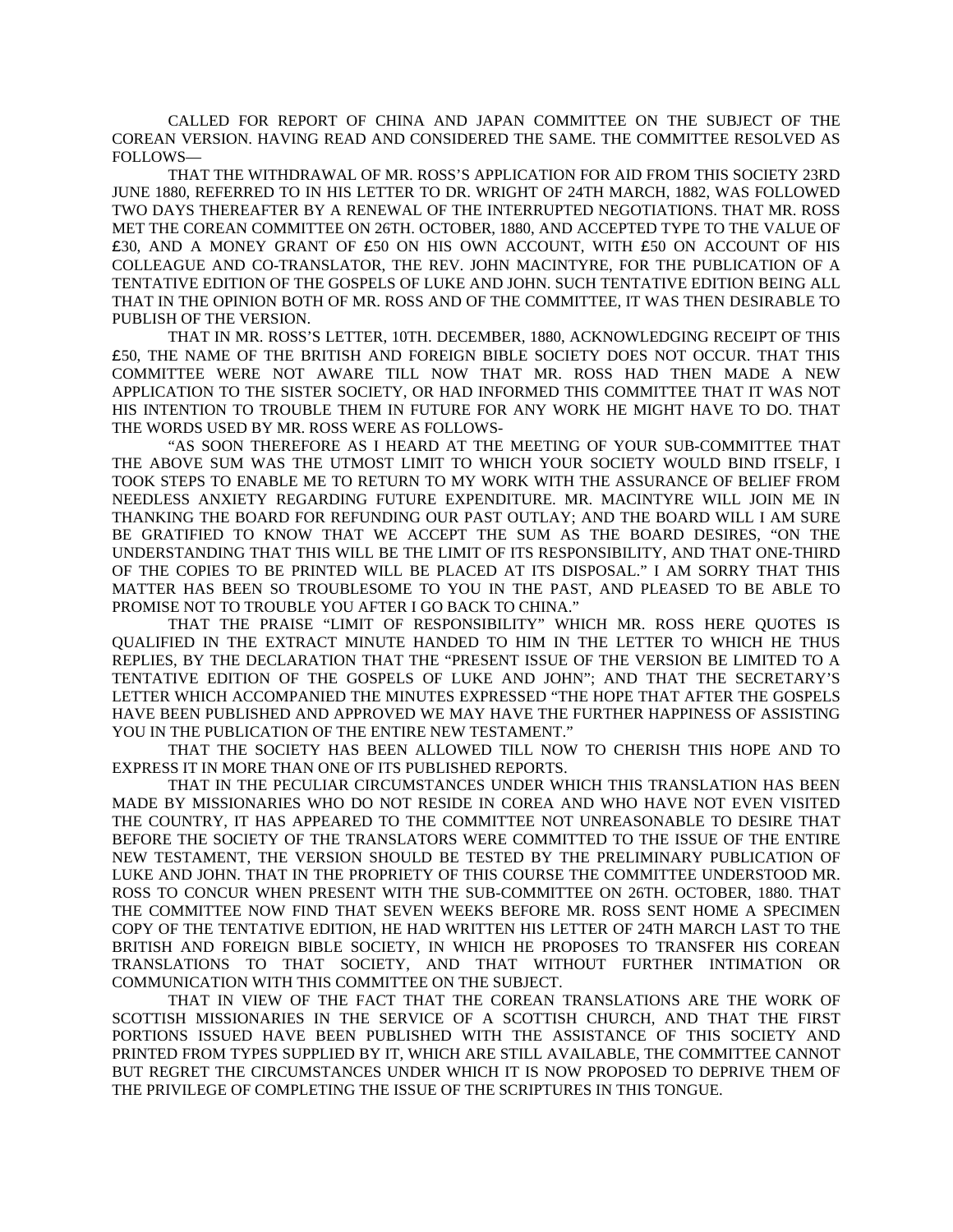THAT THE COMMITTEE RESPECT THE ABILITY AND EARNESTNESS OF MR. ROSS AND DEPLORE THE MISUNDERSTANDING WHICH HAS LED HIM TO WITHDRAW FROM COMMON ACTION WITH THEM. AND THAT WERE IT POSSIBLE FOR MR. ROSS TO WORK ALONG WITH OTHER COMPETENT TRANSLATORS THE COMMITTEE WOULD BE PREPARED TO PROCEED WITH THE PUBLICATION OF THE VERSION BY DEGREES AND AS MIGHT BE FOUND EXPEDIENT.

 THAT THE COMMITTEE, HOWEVER, HAVE NO WISH TO ACCEPT UNWILLING SERVICE OR TO URGE FURTHER THE CLAIM OF THE SOCIETY; AND GLADLY ACKNOWLEDGING THE CHARACTERISTIC FRANKNESS AND COURTESY SHOWN BY THE COMMITTEE OF THE BRITISH AND FOREIGN BIBLE SOCIETY, THEY LEAVE THEM, WITHOUT RESERVE, TO TAKE SUCH FURTHER ACTION IN THIS MATTER AS MAY SEEM TO THEM DESIRABLE.

 EXTRACTED FROM MINUTES BY WILLIAM J. SLOWAN WESTERN SECRETARY

Mr. S. Dyer Sept. 25, 1882

. . .

 In another letter that came at the same time as the other, from Mr. Ross of Moukden, I find the following remarks which it would be well that you should have. It is addressed to Mr. Muirhead.

 "If you intend sending a man into Corea, I shall hurry on Matthew and Mark, and if possible the revised form of Luke and John. I cannot however go on with all this hurriedly at my own cost. I must keep on the four Coreans and two printers I have, but I could not think of adding to them without immediate funds. I expect to hear very shortly from the B. & F. as I wrote about 3 months ago.

 "I have a young scholarly Corean, a native of the Capital, recently baptized. He is revising all the work done and changing it into the speech of the Capital, which I intend to use in all my future work."

In a former part of the letter he says:

 "Matthew and Mark are ready for starting as soon as I hear definitely from your Society in London: for the final as well as first grant of the Scottish Society was £30 for type, besides a grant for preliminary expenses." …

Mr. R. Arthington Sept. 21, 1882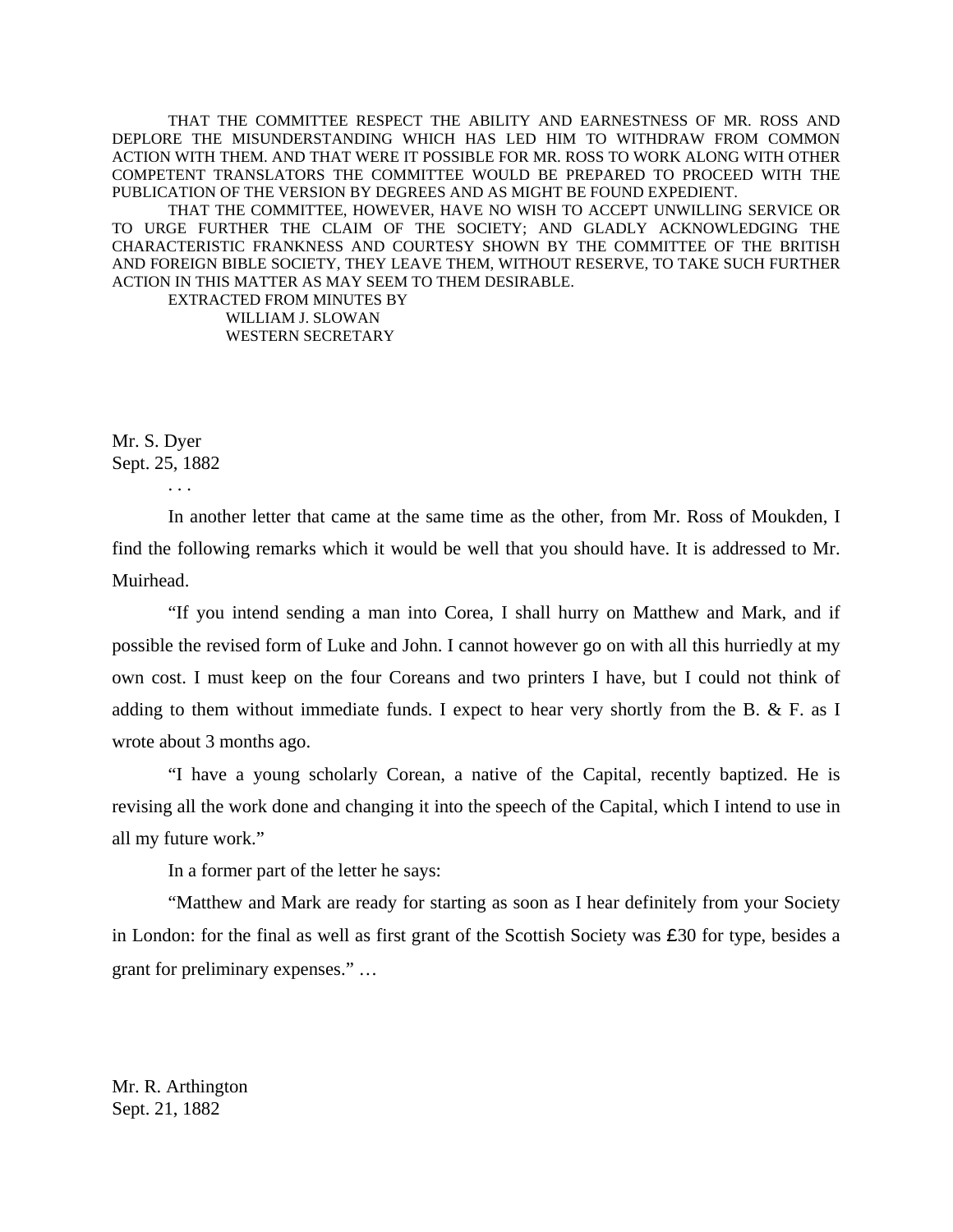What I always endeavouring to impress on Mr. Ross was that I thought it would be best to print and put into circulation first a single Gospel—Luke or John—but he seemed, I thought, intent on having the whole New Test. dealt with at once. I could not agree in that view as I thought it best to test the work first extensively or fully. I am sorry I don't understand what Mr. Ross now says. Before he left England he intended to call on me or see me at Leeds, but some unexpected occurrence, I understood, prevented his doing so.

 Below are verbatim portions of his letters, with dates respectively, Newchwang, 17 Feb. "In accordance with the conditions of the grant by the Scottish Bible Society—a grant of  $\epsilon$ 50 to me for translating expenses prior to any printing, a similar sum to Mr. MacIntyre for the same purpose, and £30 for type—I promised to send 1,000 copies of Luke and 1,000 of John to their agent in Japan to introduce into Southern Corea where the Capital is situated. This can be done by means of the Japanese who here trade with Corea. The remaining 2,000 copies of each we shall introduce into Western Corea where the work is already widely published and where it will be warmly welcomed—from curiosity at first, but we may surely hope that this curiosity will produce a nobler fruit. We have one Corean already converted by reading, who is now engaged in preaching to his countrymen after he served his Christian apprenticeship in suffering for Christ's name's sake in prison and by "stripes many"

 "On the last page I give you the cost of producing 3,000 copies of the Gospel of Luke in Corean." "Acct. Printing 3,000 copies of Luke's Gospel in Corean:—

Wages of 2 printers, 2 type setters and 2 translators  $\epsilon$  24.9.0 Paper, Ink, Rollers, Tire and Light  $\epsilon$  30.2.6

Total expense  $\qquad \qquad \text{\pounds} 54.11.6$ 

I shall be greatly obliged if you send the above sum to me to c/o Mr. John Slight, Edinburgh the treasurer of our Church, or direct by Bank Order. Of course you will readily understand that a Missionary trusting to his ordinary income cannot have much surplus cash to carry on a work of this nature."

The above answered May 3rd. 1882.

Newchwang, 24<sup>th</sup> March. "Some time ago I sent a detailed account of the cost of Luke which I hope you are able to send me at once. I should much like if you send on  $£50$  to cover cost of John's Gospel. If you so desire it, £10 or 12 more might be sent to engage a member as

. . .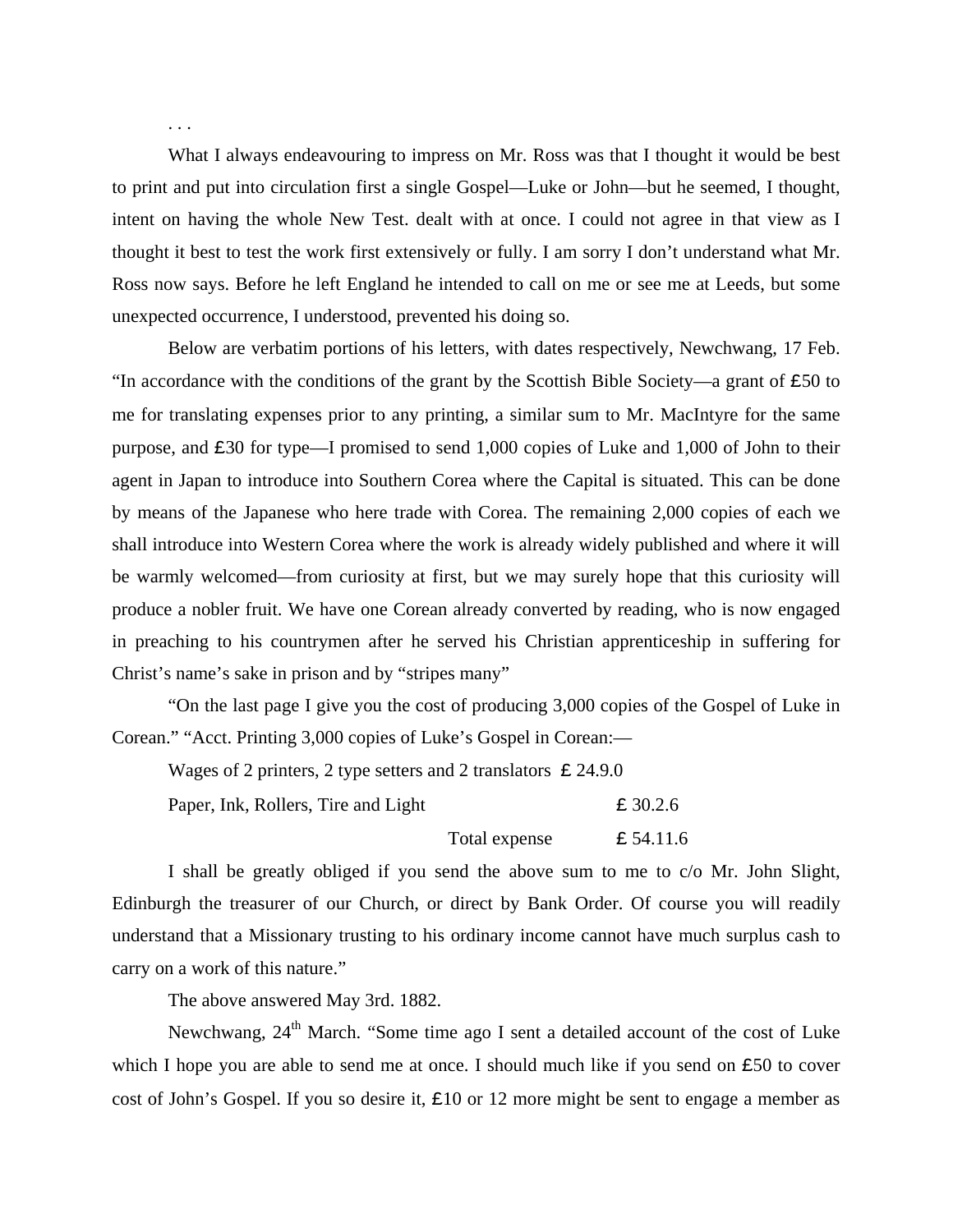colporteur and within the year 6,000 copies of the Gospel would be circulating and preaching in as many centres throughout the length of the land from our shores to those of Japan. From what the Coreans tell me, I believe that though having to distribute in secret, the sales would cover travelling expenses. You may recollect that it was a generous offer by you of £50 to spend the Gospel in Corea, and that gave the first impulse to my work. You did not then think that you would be the means not of circulating only, but of translating at least the first portions of the N. T. into Corean. As my own means are not of a very large nature and the expenses incurred in translating and printing—employing six and sometimes seven men—are considerable, I trust to your generous aid arriving speedily."

 I not only wish to encourage my dear brother Mr. Ross, but to express the intense interest and sympathy which I feel constantly in the Corean work and with him; so that we may make known the glorious Gospel to the Coreans, as to every nation and people under the whole heavens over the face of the globe. Let us all do this with the utmost intelligence and diligence, and good speed, promptly and well, until every people on the face of the earth can either read in their own tongue, or hear read or taught intelligibly by a native of some tribe of an allied language the Word of God as it is set forth clearly and invitingly in the New Testament Scriptures. The above foregoing quotations from Mr. Ross, should be supplemented with the following.

"The present is either the  $8<sup>th</sup>$  or  $9<sup>th</sup>$  translation of Luke, and though I dare not claim anything like perfection—indeed I have detected several phrases translated from Chinese idiom which I shall keep out in the next Edition—yet this translation gives the Corean an immense advantage over the Chinaman in reading of Him who came to take away the sin of the world. The Gospel of John I am printing differently from that of Luke. The latter is virtually the version of my colleague Rev. John MacIntyre who spent much time and care upon it when I was in my native land. It is entirely without form of Corean spoken in the West of Corea which however is understood in all the land. John's Gospel there translated entirely anew and there are printing 2,000 copies in Western Corean and 1,000 in the form prevailing in the capital. This I think must be the final form of all our printing."

 It was when Mr. Ross was in Corea I believe that we looked forward more particularly to the printing, but if I remember correctly I felt, or it seemed, as if the matter had eluded into other hands when I found Mr. MacIntyre conveying to us in this country his intense joy in being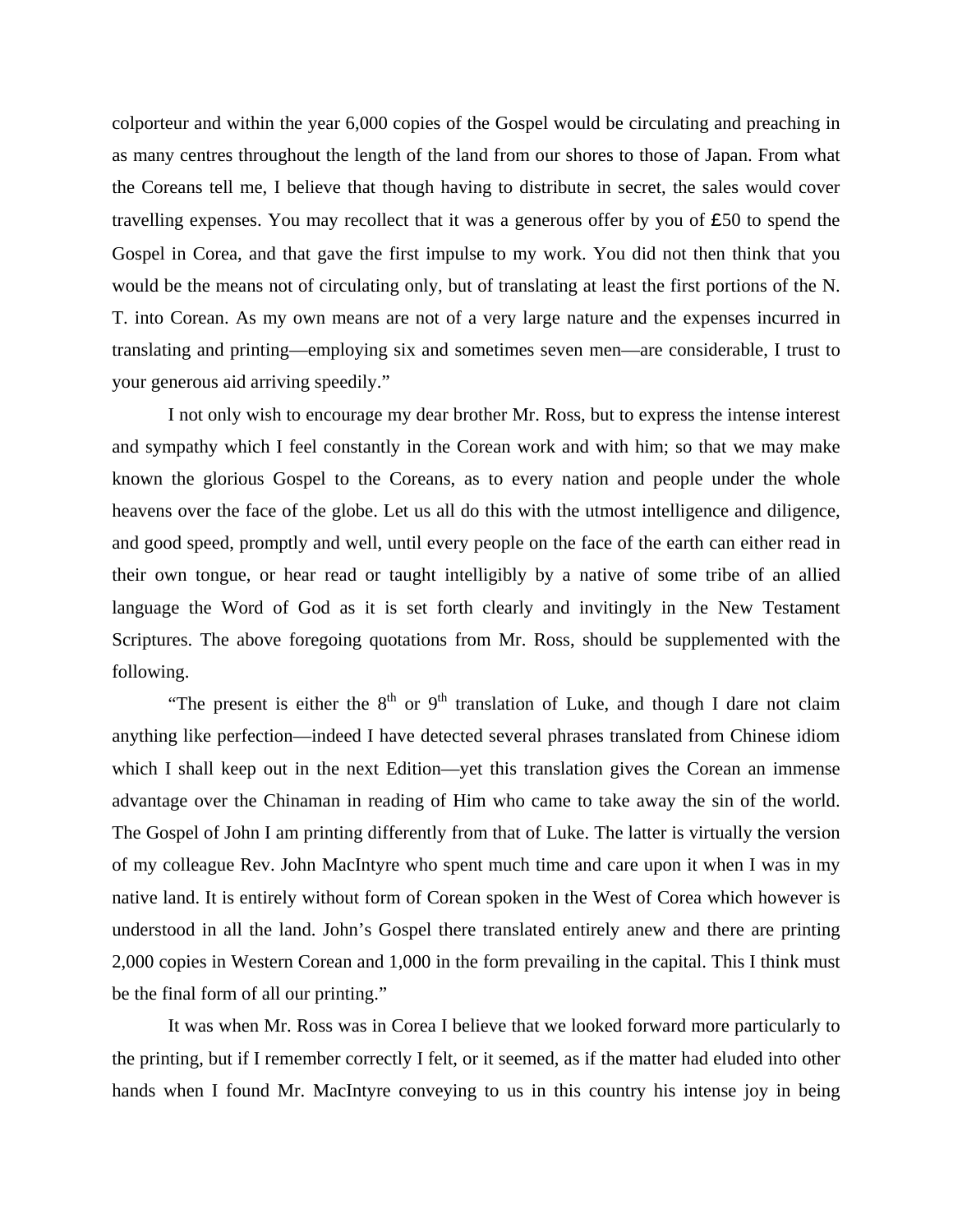engaged in the translation work, which picture as drawn by him, is no doubt to be met with readily in print in magazines. I remember it vividly, and although I felt somewhat disappointed that my brother Mr. Ross, so to speak of him, from communion between us by letter was not the person now, that is at that time, yet I rejoiced in the intense joy of MacIntyre which I quite understood. (Mr. Lett of South America seemed to have a feeling akin in relation to the New Test, or a part of it, in Quichuan or Quichua) But I must draw a close, and make a proposal, as love an conscience seem to indicate, and high sense of honour and joy too, a loving mercy from God, a favour and a blessing.

 So far as I at present understand the matter, I should have great pleasure in sending to your Committee at once, to forward to Mr. Ross, fifty pounds towards the cost of translating the Acts of the Apostles, and printing and binding 3,000 copies of that most important history together - under one cover - with the account of our Lord's work by the same writer, viz., Luke's Gospel, instead of circulating Luke's Gospel alone, if you and they can assure me that it shall be so applied.

 Mr. Ross seems to have proceeded independently of me since leaving China or arriving in this country. I am not aware that I have failed to fulfill any promise to him. …

#### Rev. J. Ross Oct. 9, 1882

. . .

Mr. Slowan of Glasgow wrote me the other day with a copy of the minute of  $24<sup>th</sup>$  July, which however was intended for you rather than for my eyes. I reply in order to give you the clue to the whole question. Though I sought assistance I see no reason why I should have been treated as an unfortunate beggar, much less do I see any reason for his expressing a desire to "assist" me, in future, in his reports, without dropping a note of some kind to me. I understand now how it is that my various letters to you have remained so long unacknowledged, so that, in desperation, I was on the point of discharging the men employed, whom I could not replace again if I would. Other causes have unfortunately combined to exhaust all my small means and throw me into temporary difficulties, for I have had to purchase and pay ready money for a mission house, money for which is not yet forwarded from home.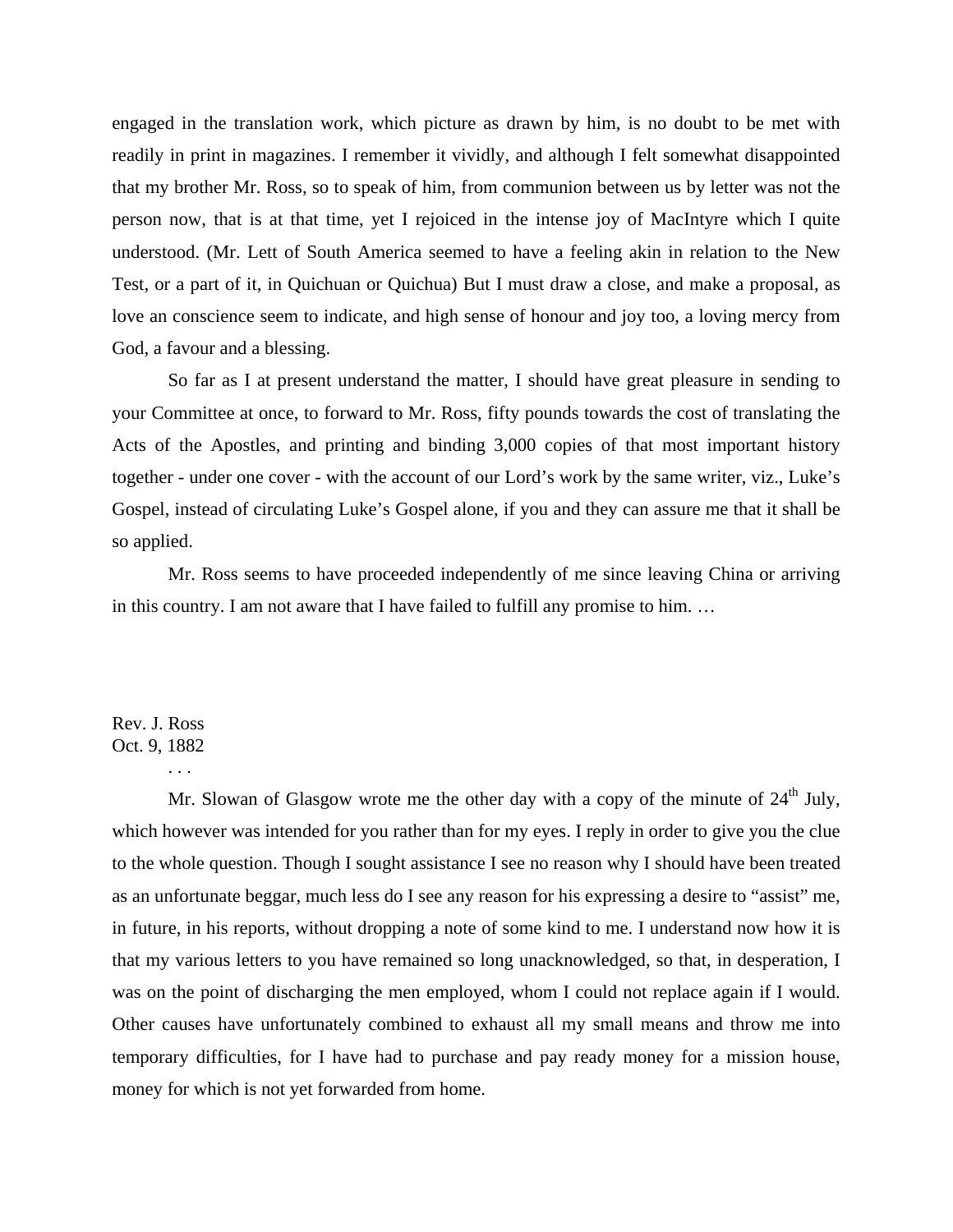A thousand copies each of Luke and John were forwarded to Yokohama to agent of Scottish Bible Society. I know not how or where they are to be introduced into Korea. I have sent many hundreds by Koreans, converts or friends who were delighted to take them. I did not pay those men for carrying them, but permitted them to sell or give them away to friends as they pleased. Three days ago I sent away by a colporteur 500 Gospels and as many tracts, the latter being provided by the Religious Book and Tract Society, whose grant of £20 is all the assistance I have had for a year's printing and translating."

 I think I mentioned to you that the printed Luke is a revision of the translation of Mr. MacIntyre. To satisfy him it was printed wholly in the dialect of Western Corea. John was printed, 2,000 copies in Western dialect and 1,000 in that of the Capital. I have always believed that it were better to have all translation done in the language of the Capital, which is understood everywhere and to which the stigma of vulgarity or provincialism cannot be attached. I have now all the four Gospels in this language and the rest of the N. T. which is being translated will be in the same. These translations have been passed trough four Korean translators each by a more or less scholarly man and a Christian. The only fault which I have heard laid against the version is that the names are strange. You are aware that the Chinese translation of Western names is not very satisfactory, e.g. Jesus Christ Yesoo Jidoo or Yesoo Jilisudoo; Jerusalem, Yeloosalung, Capernaum, Jiabainoong, Abraham, Yabailahan & c. Now Corean admits of a very near approximation as ab-ra-ham, Yeroosalem, Kapernam etc. But these combinations of letters are not common and look strange. Yet I have no hesitation in adopting those letters which give the nearest approximation to Greek, indeed I can see no reasonable objection to this course. Several names translated in Chinese version I have retained in Corean e.g. Sabat for Sabbath instead of Rest Day as in Chinese, Baptism Rite instead Wash Rite, as "baptism" is translated in Chinese. "Passover" I have translated literally, though even still I am doubtful whether it might not be as well to retain Pascha. These and the names of chief countries and men I briefly explained on one page which is adhibited to each Gospel.

 The Colporteur mentioned above is the first Korean convert, who translated Luke with me several years ago and ended the translation by a request for baptism. I was afraid of him for a time, but he is long re-established in good conduct. Through your interim representative in Shanghai, my good friend Mr. Muirhead, this man goes for three months in connection with your Society. He can travel all over the country, but is to begin his sales in Yichow, a city beautifully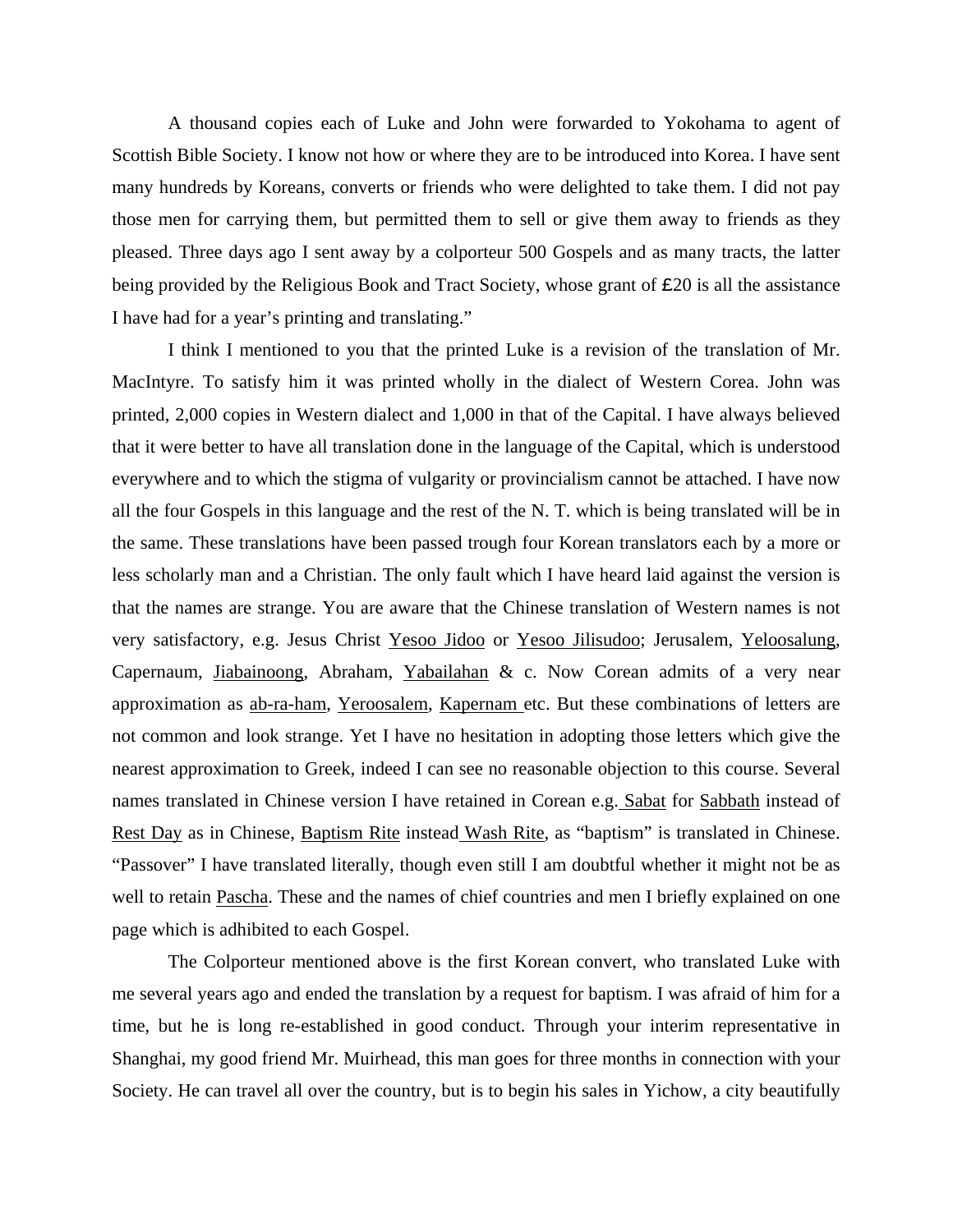situated on the crest of a hill on the East bank of Yaloo. There is already an Evangelist there and quite an eager desire for the Scriptures from curiosity mainly, as they are long aware that this translation is going on. From these books I do not expect to realize more than carriage and travelling expenses.

 I hope you are now free to render me the assistance I so much require. I am waiting your assistance for a smaller type.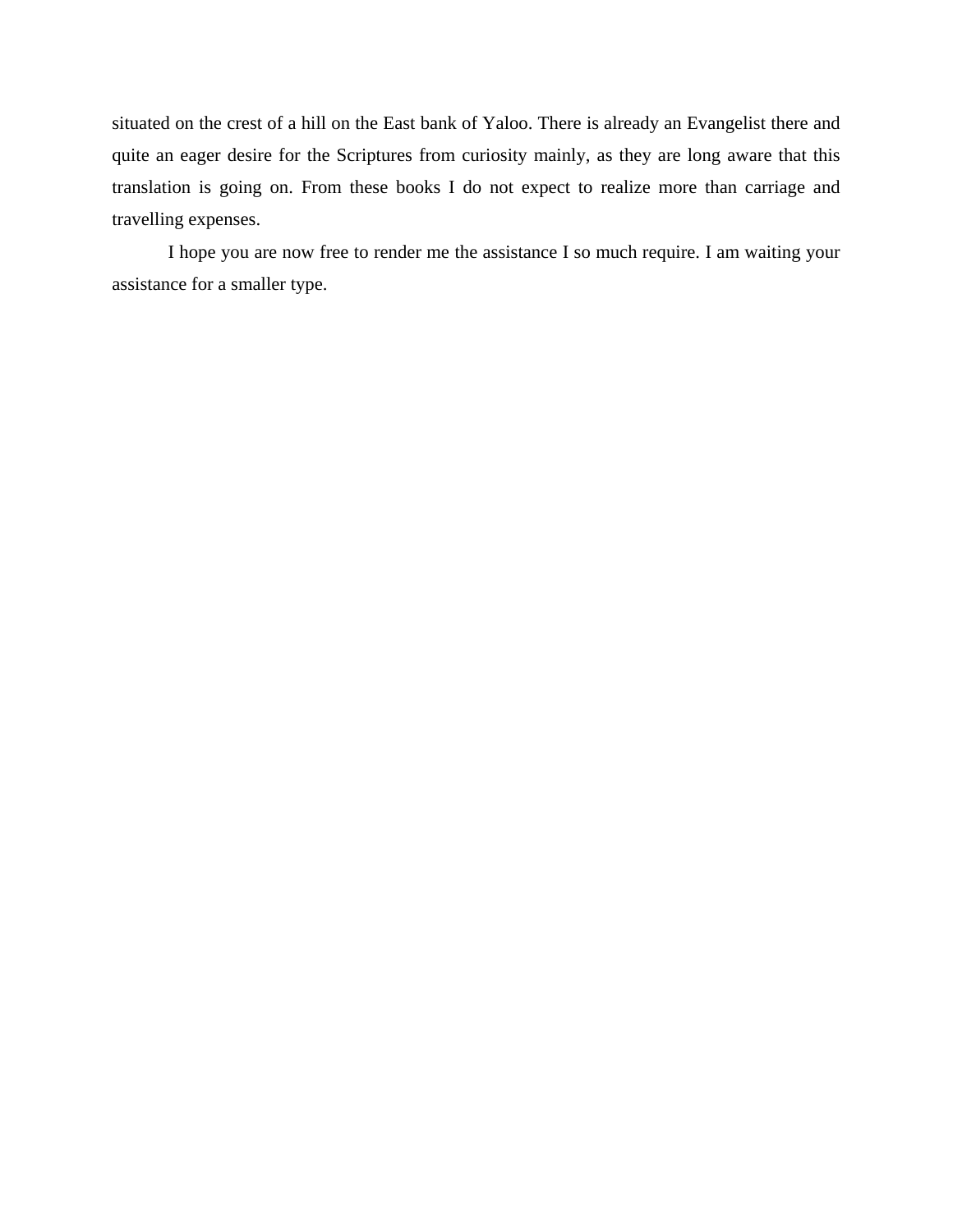Vol. 18 Rev. J. Ross Jan. 24, 1883

. . .

 I am not sure whether I informed you of the principles of translation which I follow in my Corean work. These are 1st. An absolutely literal translation compatible with the meaning of the passage and the idiom of the Corean language, and 2nd. the Greek of the Revised Version is made the standard rather than the English. My main object being an accurate and faithful representation of the sense, in the best attainable idiom, where that sense is rendered by paraphraxis in Chinese I have followed the literal language of the Greek. Literal translation would however in a few instances make nonsense, as the phrase "uncircumcised in heart" and the phrase "unloose the shoes" would be meaningless to a people who have no thongs or latchets to untie before they "take off" their shoes. In certain cases where the English literally translates the Greek such literal translation is impossible in Corean as "they laid many stripes upon them" (Acts 16:23) which in Corean is "they beat them much." Neither sense nor grammar would admit of the English translation of εναγγελιζομ εθα in Acts 16:32 "we being unto you good tidings" which in Corean is "we preach unto you." In other instances Corean idiom admits of or demands a translation nearer the original than the English as in Acts 15:6, where ιδεινπεζι is translated in English "to consider of", in Corean "to look about"; αλλοι μενουν αλλο τι of Acts 19:32 in English "some one thing and some another," in Corean "the people not at one"; the "hither" of v.37 is best omitted from Corean; and the παζαναλεσα λογω πολλω of Acts 20:2 is in Corean "by much speech exhorted."

 The particles μεν, δη and ναι when merely connective are not translated, connection of clauses and sentences being effected in Corean by the remarkable final particles whose use is explained in "Korean speech."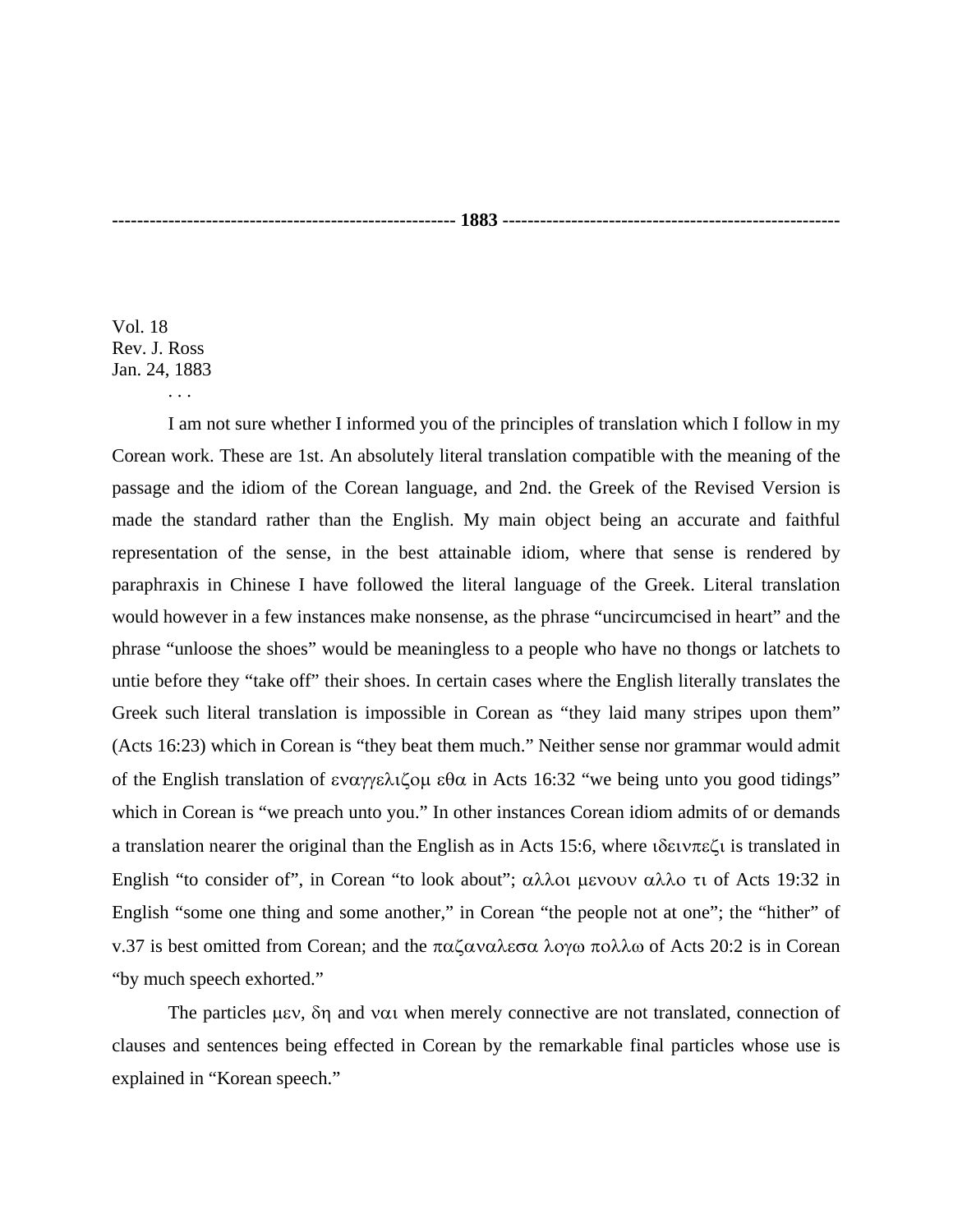The Greek terms "Baptism" and "Sabbath" have been retained. Over "Pascha" and "Passover" I hesitated long, but have adopted the translation. All names are translated from the Greek, the Corean alphabet admitting generally of a correct transliteration. I have left out all words, clauses or sentences omitted in the Revised Version and adopted its readings. The Revisers however seem to have shrunk from omitting the story of the woman taken in adultery (8th of John) and the conclusion of Mark's Gospel. I have left out both. That the conclusion of Mark's Gospel is an extension of and addition to the preceding verses, few students can doubt, and though the story of the woman is not without evidence as to its genuineness there is I think little doubt as to its lack of authenticity. It pierces through its context like a trap dyke through a granite hill, having no homogeneity with its bed. As the Corean is an entirely new Version I had not the same reasons to shrink from keeping out these passages as the Revisers had from putting them out. Mark is not yet printed, nor will it probably be finished before I can hear from you and it will be sometime ere a second Edition of John is thrown off. I am at present finishing the Acts and using the Greek concordance on all the Gospels.

 Method of procedure—As Chinese classics are the only books taught in Corean schools, the scholars are as familiar with the Chinese classics as are the Chinese themselves. The Corean scholar is therefore an expert at translating from or into Chinese classical style. Into the hands of such a scholar I put a Gospel in classic Chinese with a copy of the colloquial. This he carefully translates into Corean, forming for me an excellent rough draft. This along with another Corean scholar long in our employment and conversant with Christian truth, I compare word by word and clause by clause with the Revised Greek and English New Test. The changes required to be made are very extensive, partly from the difference between the Revised and former Versions, partly from misunderstanding the Chinese text, but mainly because of the idiom used in the Chinese Version. There is rarely a line without a change as you will see from a first-hand revised copy which I shall send you. Words have to be ejected, clauses inverted, phraseology changed, oft times the sense even of the passage is considerably affected, and punctuation, on which depends the style, idiom and much of the meaning, is more often wrong than right, The concentrated essence of apostolic speeches recorded with much frequency in the Acts is specially difficult to translate because of the long and involved character of the sentence. A few verses sometimes occupy a day; sometimes I can revise almost a whole chapter.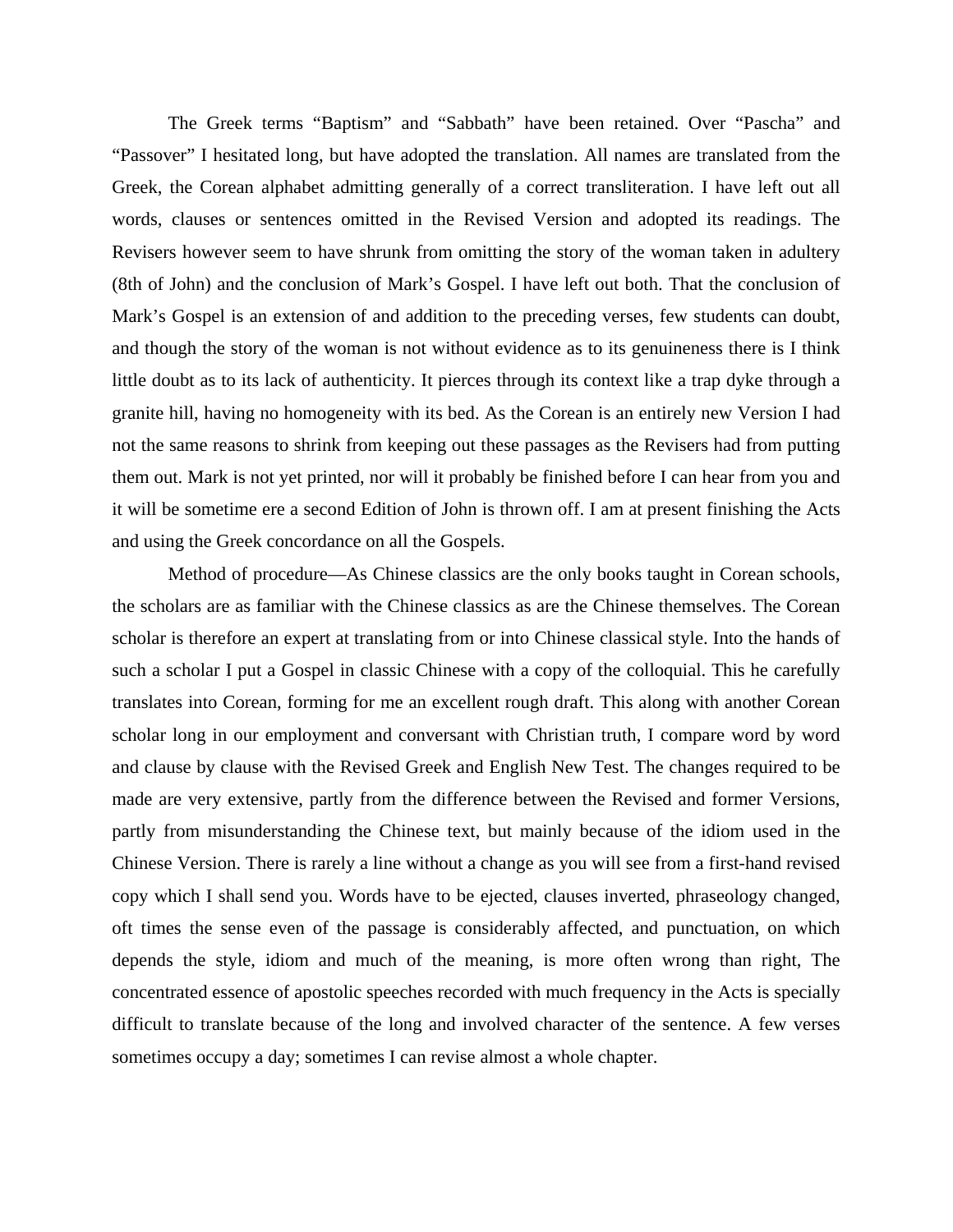After this translation is thus thoroughly revised it is handed back to the Corean to have a clean copy written out. This revised copy is then tested by the Greek Concordance and the same Greek word is where possible always represented by the Corean word approximating nearest in meaning. This second revision is of great service, for synonyms and words differing only by slight shades of meaning are remarkably common in Corean.

 The results of these thorough revision have long convinced me not only that the Chinese version stands in need of amendment, but that the best accessible mode of improving it, is by a re-translation from the corrected Corean into Chinese by a competent Corean scholar. Such a scholar has turned up just as I was anxious to test the matter. I gave him several passages in Corean to translate into Chinese and am convinced that great improvements can be made in securing a more idiomatic classical Chinese version, reading more smoothly than the present, and presenting the exact meaning of Scripture without the circumlocution often resorted to. I send herewith the Sermon on the Mount to Mr. Dyer in Shanghai, who if he sees fit can forward it to you. It is the exact Chinese translation of the Corean, the translator having no Chinese books beside him. If you deem it proper to put this matter to the proof will you kindly allow from £15 to £20 for a half years work, or more if needed. I cannot meantime finally engage the man. You will not infer from this that I slight the present Chinese Version. It is the result of laborious research and learning, is remarkably faithful in its rendering of Scripture truth, but is not faultless from the standpoint of idiom. …

#### Rev. J. Ross Feb. 9, 1883

. . .

 I am pleased you were able to stir up Mr. Arthington to his duty at last. It is a striking coincidence that your favour of 21st. Nov. reached me when the Acts of the Apostles were almost ready for printing. Before this letter arrives in Shanghai I expect to have a portion of it in type, though the work will go on slowly for a month or two. This work necessitates a new Version of St. Luke. Indeed I much prefer that the thousand copies of the first Edition yet on hand should be distributed as they stand. I have had a new translation made omitting all the remnants of Chinese idiom left in the first, and have used the Greek Concordance to test the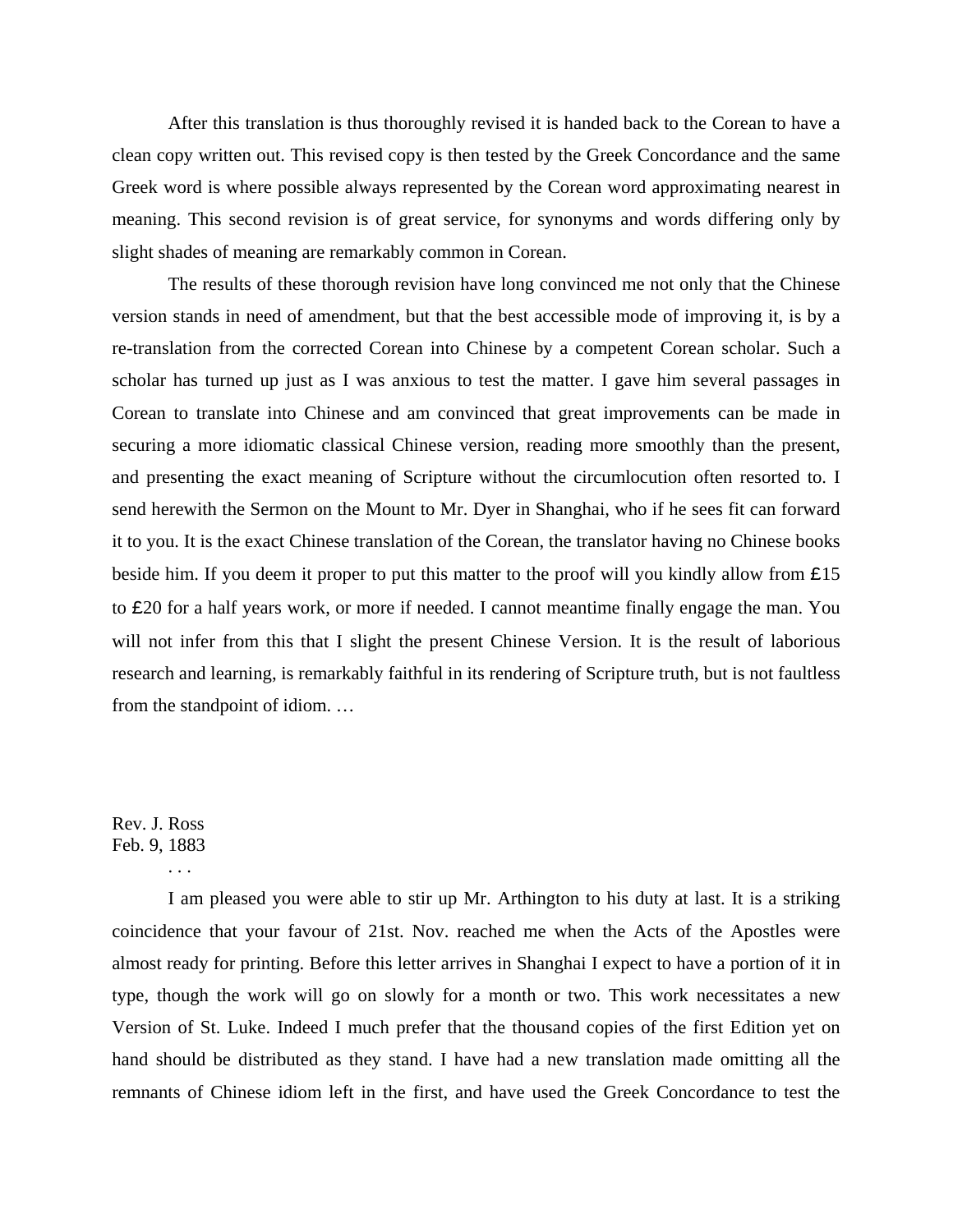proper expressions. I shall have however to revise it carefully from beginning to end, word by word, before again printing it. This I shall do, God willing, before Acts are printed. But when finished both shall be bound in one.

 I write Mr. Dyer by this mail asking him whether he is able to let me have some money now for the printing. I hope he has your authority to help me.

 The former half of the Acts of the Apostles as originally translated from Chinese and corrected in the first revision I send you herewith. It has been turned up as often and the leaves have been so frequently rubbed by fingers and on the table that I should have been ashamed of letting it be seen but that you wanted something like it. It is now virtually of no use to me as the revised Edition is written out in clean copy. The pencillings show the most important changes save where the necessary corrections were so general that a separate sheet of paper had to be resorted to, as in the introductory verses where the entire fabric had to be torn down and rebuilt on a new plan more conformable to the original.

 Matthew and Mark are almost ready for the press, though I am not sorry that Acts takes precedence. Of John I have still a number of copies on hand. But these and Luke I trust to have distributed by the Colporteur and visiting Coreans during this year. This work of distribution is not in the least affected by the relations of Corea and Western nations, as it is carried on by natives who have practically free access to the country.

 I go to Moukden shortly via the Corean border where there is a station of ours and where I have to baptize a man. I am pleased to say that the numbers of Chinese inquires in Moukden and in the large city of Liaoyang are increasing and at present there are many applicants for baptism. Of course my time given to translation does not in the slightest degree impede my ordinary mission work, but whether I am at this station or at that I have six earnest native preachers always on the spot, each in his own sphere, preaching in public and teaching in private. Almost all the members are virtually preachers. Hence the rapidity with which the Gospel has become known to the places where members live. I should like to see Corea thus worked. Meantime every gospel is a quiet preacher to a few people there. …

Mr. S. Dyer March 2, 1883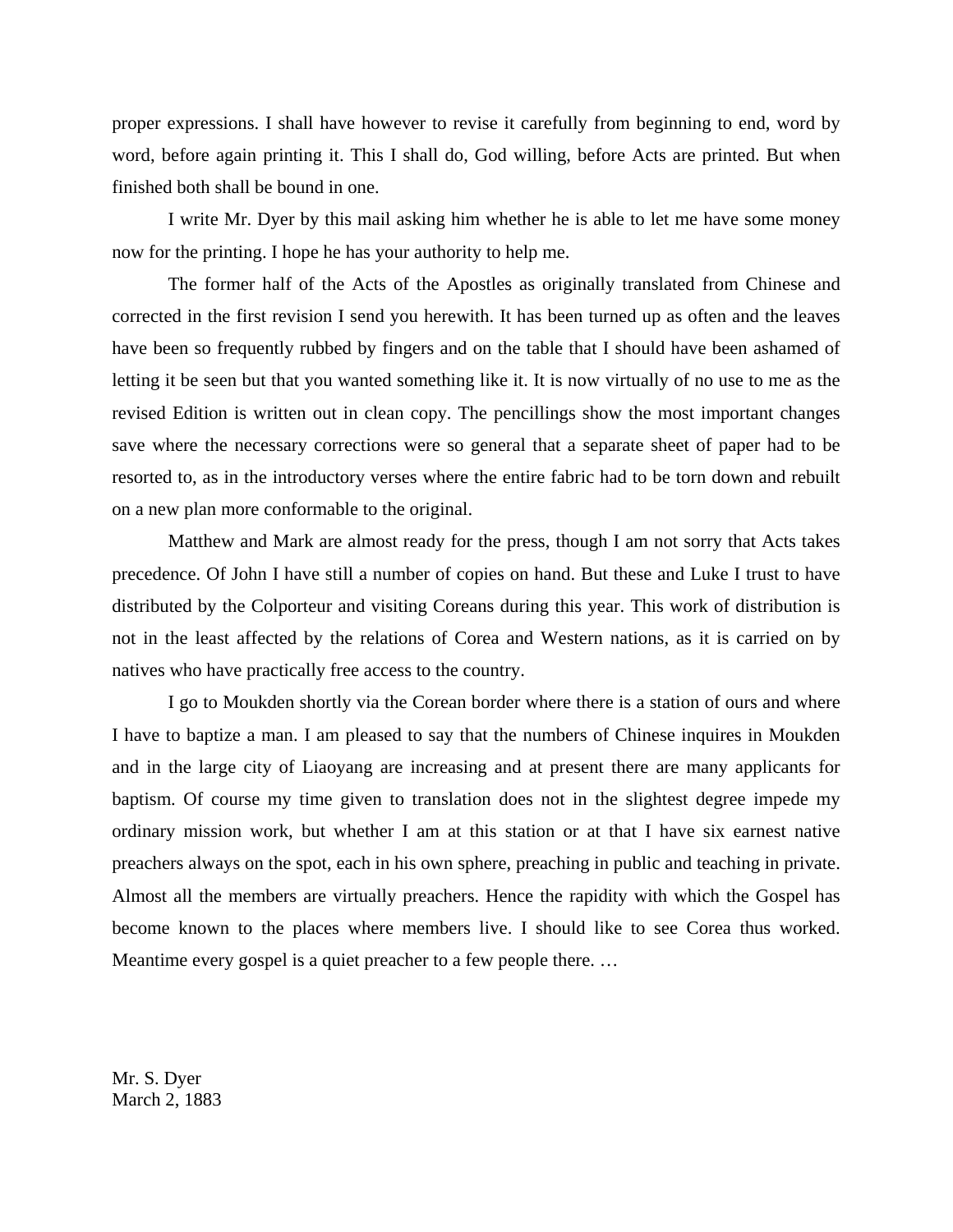The Rev. Mr. Ross of Newchwang has sent me a letter to be forwarded to you, which I enclose.

. . .

 You will find therein, besides other matter, a proposal by him for the B. & F. Bible Society to give him some assistance in making a certain experiment. This is the translation of Scripture into Chinese from the Corean, after it has first been translated into that language. He considers that it will have some advantage.

 I enclose extracts from my reply to him in which I answer this and other questions revised by him which are the following:

 1. Whether we would pay rent on account of rooms occupied for printing and printed matter.

 2. He mentions that the printing press which he uses, though a gift from a friend, cost himself somewhere about £10 for carriage from Europe to Newchwang, and says "If you think it a matter which can be laid before the Society, you will know best how to do it."

 3. He asks if I will undertake the responsibility of paying for the cutting and casting of a new set of punches and types, smaller than these he is using which he says are "far too bulky for ordinary Edition of the New Test."

 Will you kindly let me know to what extent the Bible Society has given him leave to print Corean Scriptures.

 You will please write me the Committee mind on the question of making the matrices and type.

Mr. Dyer's reply to Mr. Ross refers to.

-----------------------------

Your letters of  $18<sup>th</sup>$  Jan. and  $24<sup>th</sup>$  Jan. refer to the matter of translating into Chinese from the Corean Scriptures and I received a sample of the work, sent by you.

 Your letter for the Editorial Secretary in London I will forward to him. But I feel quite warranted in saying that there is no doubt about the view that will be taken of the matter. The "Delegates' Version," as it is called, of Scripture is looked upon as a very fine work, very idiomatic and beautiful as to the language. It is admired by many Chinese. The sense of the original may sometimes not be well represented. But as a whole it is considered by some as so good that they are unwillingly to alter it. No doubt to many, perhaps to most, Chinese readers it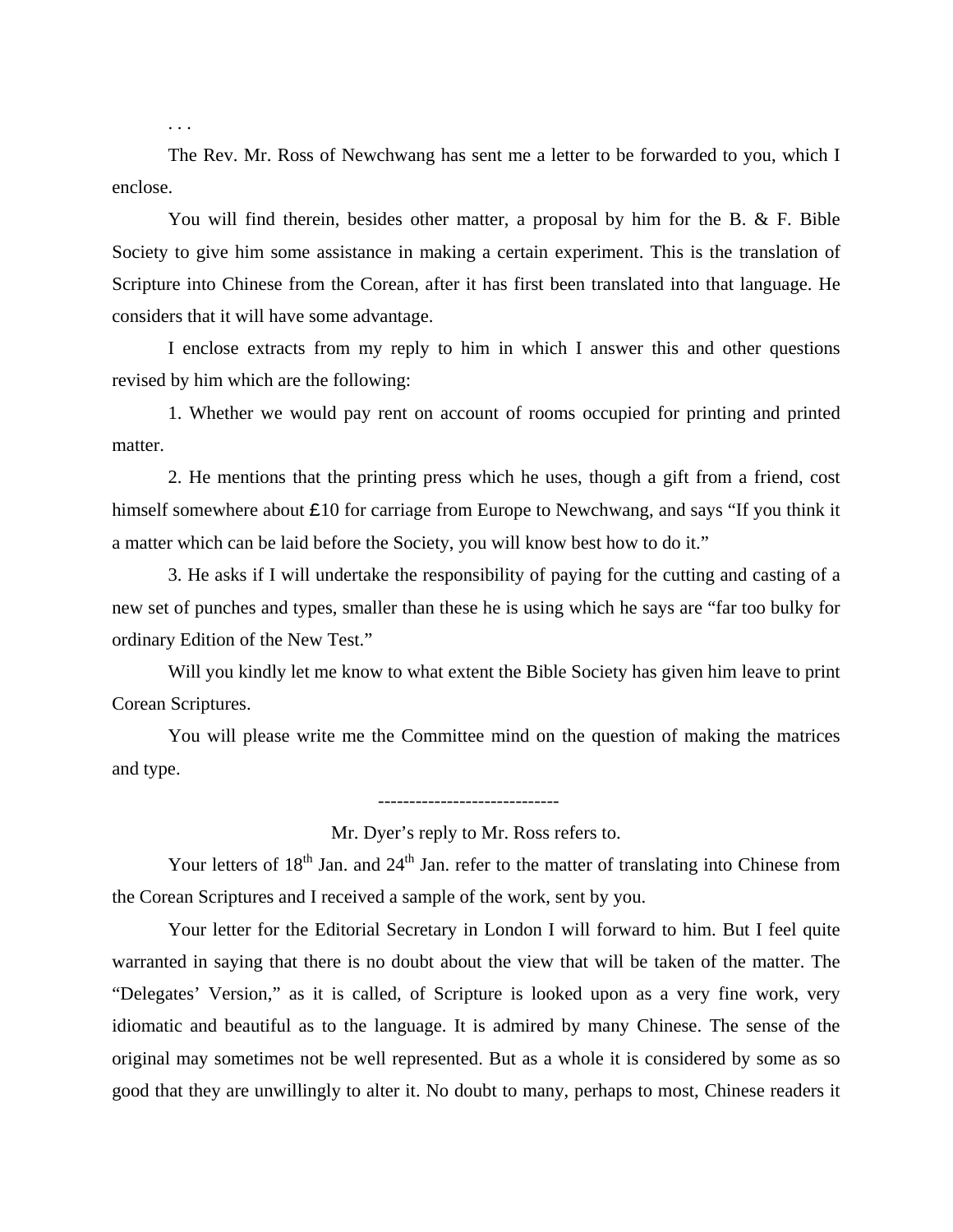is in too difficult a form. But then we have for them, the Northern and Southern Mandarin Version, which are both good in their way. At the present time it is under discussion to make a new easy Wenli translation (at any rate of the Testament) and indeed you have perhaps had sent your samples of work done to this end, for inspection, so that I do not feel that I shall be able to encourage you to go on with this plan.

 As regards the rent of rooms used for printing and printed matter, it seems to me but reasonable that we should pay such proportion of it as may be due from us on account of room taken up in printing Scriptures which will belong to the Bible Society when printed, and in storing such Scriptures. Of course in printing and preparing Scriptures, every item of actual cost can fairly be charged to the Bible Society to such extent as the Society has given sanction for such work to be done.

 It scarcely seems to me that the Bible Society should pay for the carriage of the printing press from Europe to Newchwang. But on the other hand it is reasonable that the Society should pay something for the wear and tear of the machine as long as it is doing work for us. The press itself is not ours and also as it will be working for others besides the Bible Society, no part of the original cost can well be paid by us. But for the use that we get out of the machine some charge could be made.

 I have made enquiries at the press here about the type etc. They tell me they do not cut punches. But they say you only want matrices. For these the charge is \$1 each. For type their charge is \$1 a lb., but they cannot tell me how many lbs will be required. I think on the whole the best way about this will be to write home to the Society and ask them if they will pay for making the new type. It is usually wished by them that we should even apply to them before printing a New Edition of anything. And the making of type is a thing beyond this. But giving my own opinion on the subject, I think it would be best if the type were belonging outside of the Bible Society so that it could be used for printing other things than Scriptures. However we will see what they say at home. …

Rev. J. Ross April 2, 1883

. . .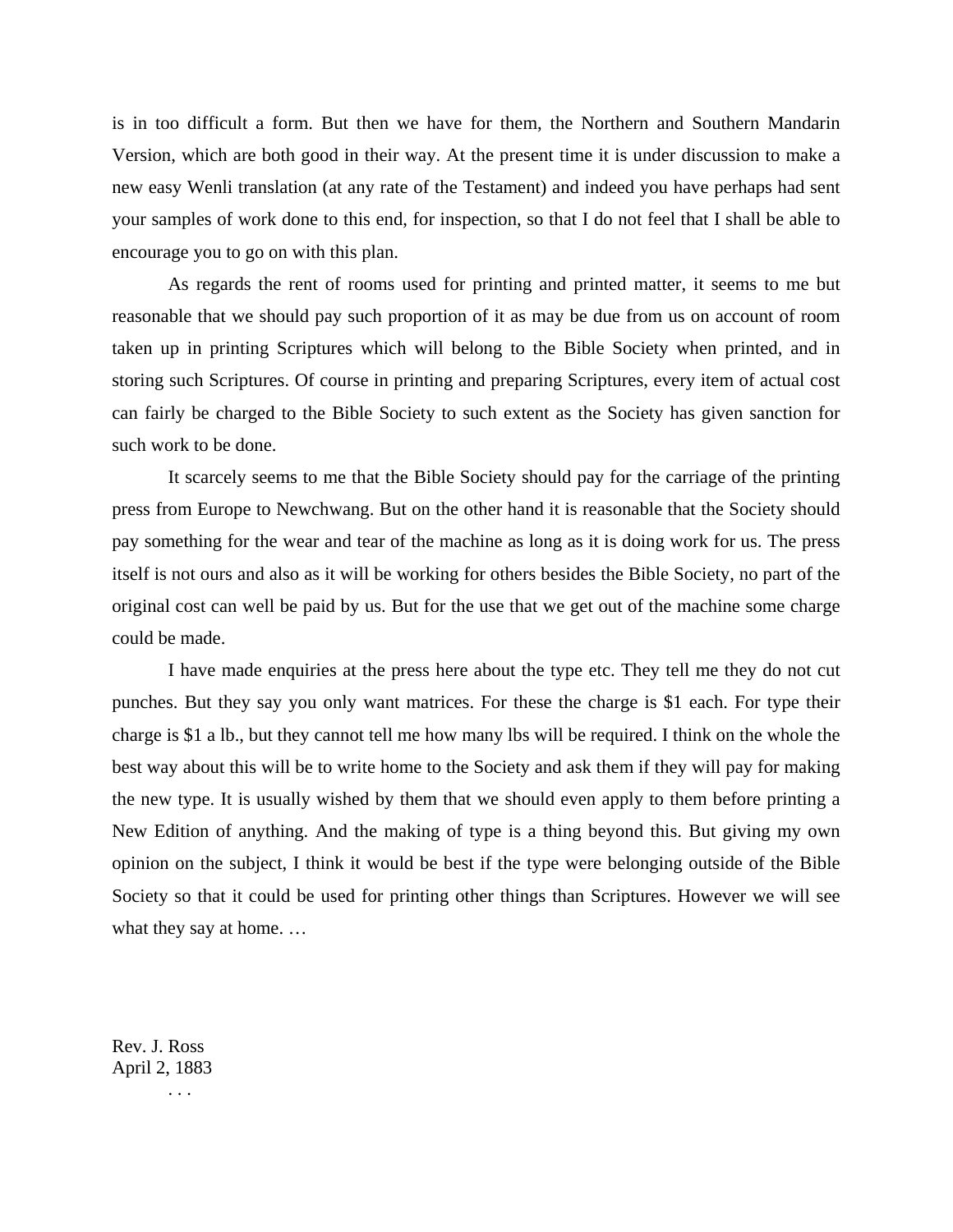Before my last trip to Mookden I sent you the M. S. of the first volume of Acts. Herewith I post the second containing the remainder of the book from the  $11<sup>th</sup>$  chapter. I regret it is not more presentable, but it has been handled so frequently and turned over and over so often that it could scarcely remain clean, and the less care was taken of it as it was known from the beginning to be but a preliminary draft. The erasures, emendations and corrections are at least numerous in this as in the former, the last chapters especially having been misinterpreted by the original translator from the Chinese Version.

 On my return the other day from Mookden there was awaiting me a kind letter from your agent, Mr. Dyer, giving his views on various matters. He does not think you will deem it at present advisable to do anything in the way of an endeavour to improve the present Chinese Version. But whenever any such endeavour is made, by far the best means will be found in the Corean Version as Corean scholars are as familiar with the Chinese classical style in writing as with their own language in speech. Hence the shades of meaning conveyed by particles, tenses and punctuation, already in Corean, they will best reproduce into Chinese.

 I consulted him also in regard to type. The present type is syllabic and clumsy, but its worst fault is its bulky character. I enclose the  $3<sup>rd</sup>$ ,  $4<sup>th</sup>$  and  $5<sup>th</sup>$  chapters of Acts on a proof sheet, a copy of the second sheet passing through the press when I left Mookden. You will perceive that the letters are very large—a good fault in a single Gospel, but not so agreeable when several books are bound in one volume. You will also notice that some of the type is not very "clean" having become worn with so much printing. Mr. Wylie informed me long ago that Japanese type was of a softer metal than Shanghai type. I sent down letters of the Corean alphabet to secure alphabetic type and of a size little more than half that now in use. Mr. Dyer writes me that each letter will cost a dollar for "mould" and a dollar per lb. for type. He thinks it were better if the type were owned by me. I do not think the cost will be very great and as the Religious Book and Tract Society are vying in kindness with you, it might be as well that I should take charge of the matter and allocate cost according to the work done by it. I have therefore meantime ordered moulds and a specimen of type. This is of course without prejudice in any way as to the course which you take in regard to the subject.

 The Colporteur is not yet back though I expected him a month ago. I have sent several scores of Gospels by other Coreans into the country and the translator in Mookden had 200 left him to give to the Corean Embassy which passes in a few days through Mookden from Peking. …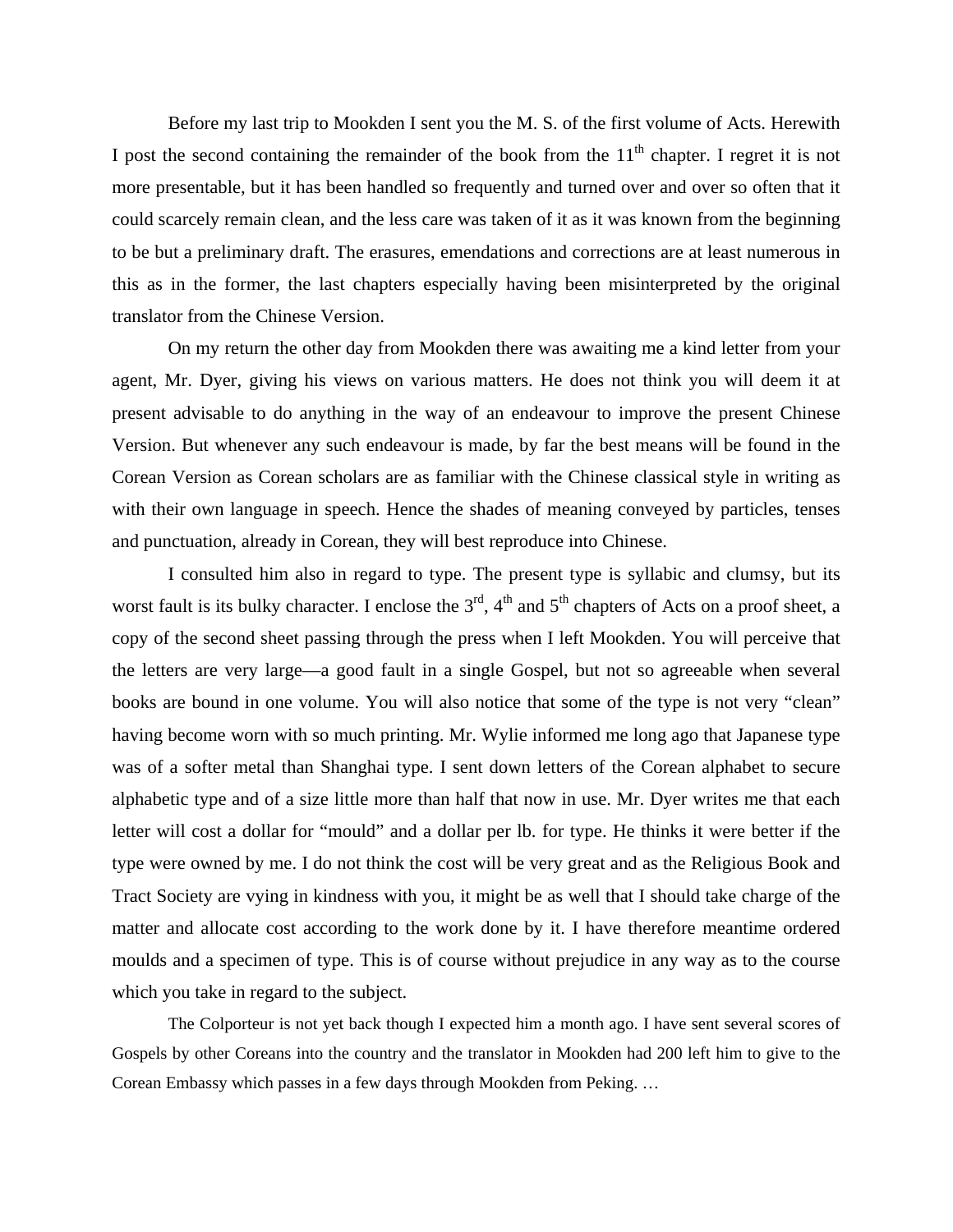Mr. S. Dyer May 13, 1883

. . .

 Enclosed I send you another letter from Mr. Ross. I do not remember to have heard from you about the Acts etc. but doubtless it is all correct, and I will let him draw on me for money for it.

He has sent a portion of Acts, which I send per post.

You have received copies of the Corean Gospels already by printed, have you not? …

Mr. J. Ross June 11, 1883

. . .

 Some time ago I wrote asking whether you could assist me in procuring smaller and better type for my Corean printing, alphabetic instead of syllabic. Since then I have had unpleasant proof of the inadequacy of syllabic type. In the Acts syllables were sometimes too few to supply the necessary number of pages, at times it was impossible to correctly represent Greek names. Though the Coreans are not so particular as we regarding the spelling of words, I yet regretted the necessity to give an approximate instead of the absolutely correct sound. Had I alphabetic type I could of course supply all the syllables and sounds required. After Mr. Dyer gave me his opinion as to the advisability of my owning the type, I ordered the preparation of type, which I trust will be ready soon.

On 22<sup>nd</sup> May I sent away a Corean Christian, my former compositor, as a second Colporteur. His destination is the city of Pingyang on the bank of Dadong river where the crew of the American ship was murdered and the ship stranded a few years ago. The city is a very ancient one, famous in Chinese history. It contains over 200,000 people and lies S. E. from Yichow on the Yaloo, nearby 200 miles. He entertained no fears of any danger or even trouble on his errand. He took with him 700 copies of John and 237 of Luke. With him I sent away another box containing 300 copies of John and 100 of Luke to be forwarded by him to another of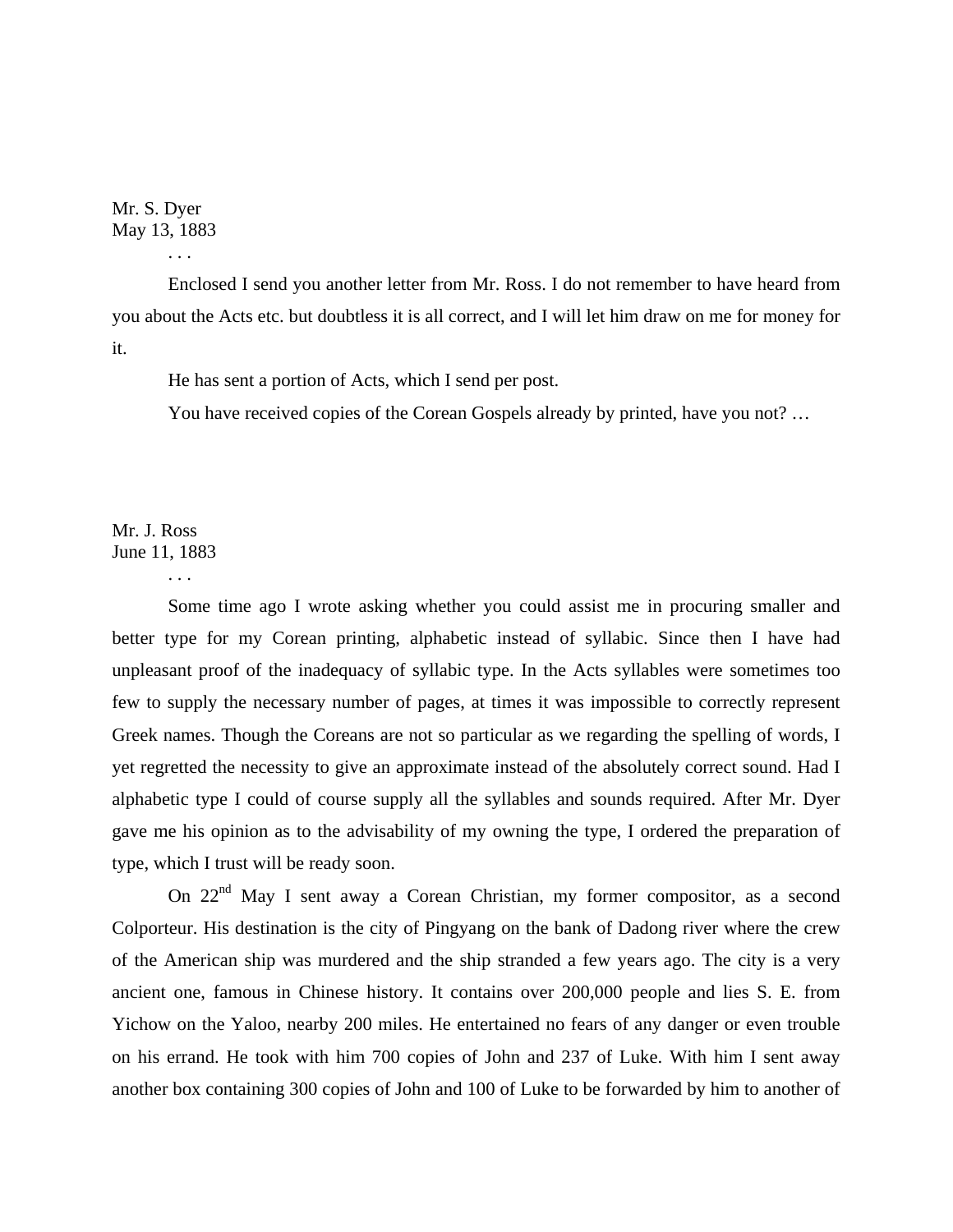our members now preaching the Gospel to his friends in the Capital. This latter member is well connected, though not himself wealthy.

 Thus the original Edition of 3,000 of each of Luke and John's Gospels is in Corea or on its way thither, the few remaining copies being not enough for the wants of our Evangelist from Yichow who is here at present, the bearer of good news as to the receptivity of his people for the Gospel and the freedom he has in preaching. He brings one item of unpleasant news however. A Corean member visiting me last year, I sent away with a few dozen Gospels and other Christian books. He was apprehended and thrown into prison for a month, though afterwards liberated without further enquiry, but his books wee all burnt by order of the Mandarin on the ground that they contained "impious" doctrine. Pity that wherever Romanism is known, Christianity gets the name of being "unclean" and of favouring and teaching "uncleanness."

 As you perceive from the above, I have but a few copies of the printed gospels in hand. Acts has been sometime printed and Luke is now passing through the press after a very thorough revision which has according to Coreans greatly improved it. Matthew and Mark are ready, and John has been once revised. Shall I go on with these after Luke is finished? I have meantime a small work to print under the auspices of the Religious Book and Tract Society. ...

#### Mr. S. Dyer July 5, 1883

. . .

 I wrote requesting permission for the Rev. John Ross to print 5,000 each of Matthew, Mark, and John in Corean, but was unable to give an estimate of cost as he had sent none. He has now written again saying that he is desirous to go on printing them, and that, with translation expenses, they will cost at least £50 for printing each Gospel, 3,000 each. He had previously asked for  $\text{\pounds}10$  or  $\text{\pounds}20$  to go on with Luke to bind along with Acts, but now wants  $\text{\pounds}50$  for it. I had paid £20, as perhaps I told you, and I feel it will be well to let him have the other £30, though I scarcely seem to have such authority to do so as I should have liked. Still as sanction was given to pay for Acts to bind with Luke, it follows that he needs the money for printing the Luke for the Acts. So I will pay £30 more.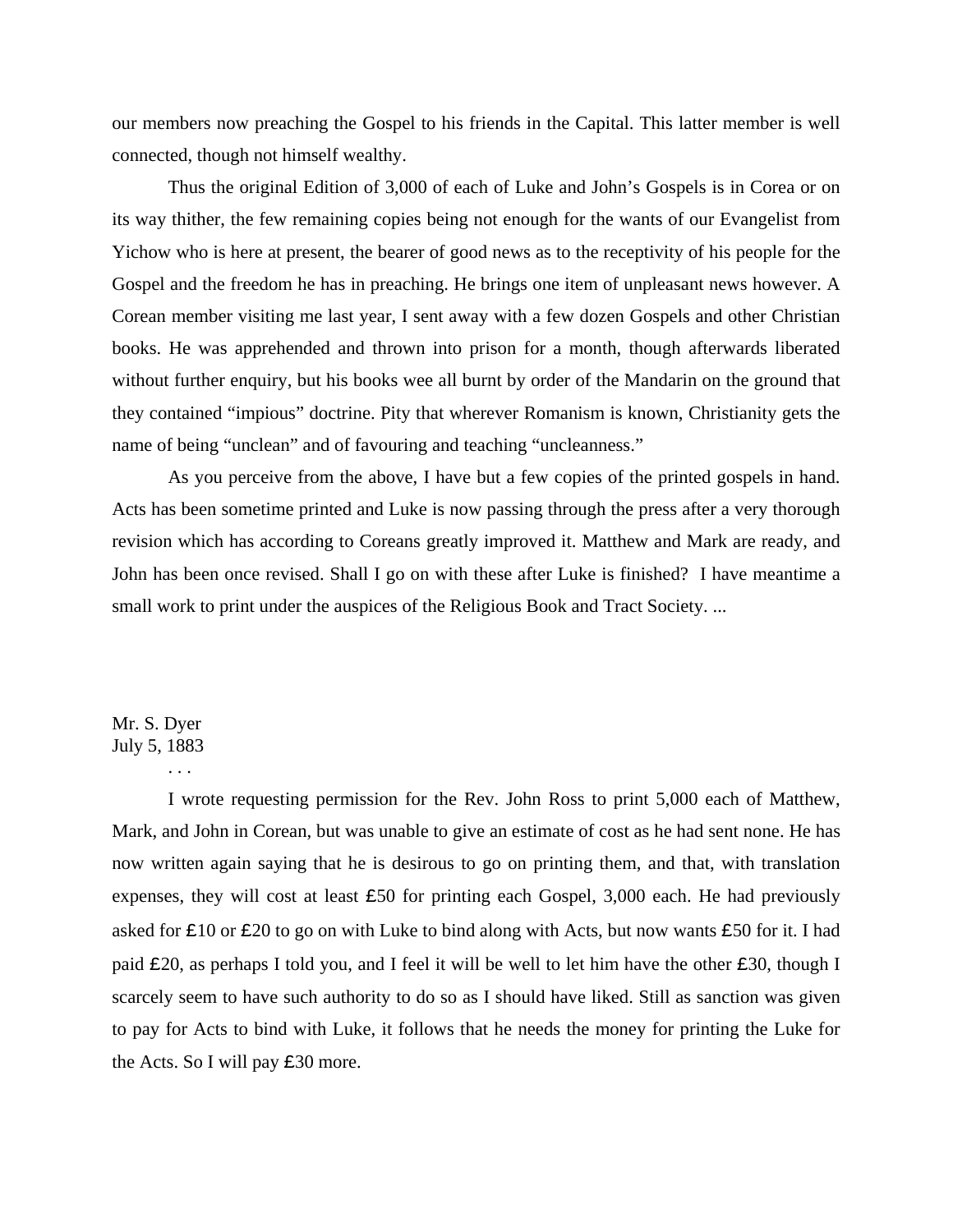As to printing Matthew and Mark and reprinting John, it appears that Mr. Thomson has written to him from Japan, asking on behalf of Scot. National Bible Society, for as many of the other Gospels (you know they had some Luke and John) as could be spared. So I think the Committee will agree with me that it is not advisable to delay longer than can be helped. So I am telling Mr. Ross that when Luke is finished my suggestion has already been sanctioned at home; and this will give time for my letter to reach home, that is, the one containing the application; and that I will ask that a telegram be sent out about Matthew and Mark, those versions not having previously been passed. So may I ask that when you get this, as soon as possible afterwards you will kindly get permission and send out a Telegram of, say, one word "Yes" or "No." It will save time and be a good opportunity for using our registered word, and moreover not cost any much.

 Mr. Ross says he has begun his last revision of Romans. Had he not better go on with the preparation and printing of the whole Test. as fast as he is able? I should like to know how far I may sanction his going on. …

# Rev. J. Ross July 22, 1883

. . .

 Thanks for yours of 31st. May. From it I infer that you are ready to go on with the whole New Test. as soon as it is translated as carefully as the Gospels have been. Romans is thus finished and Corinthians I begin tomorrow. The work in Romans was remarkably difficult and remarkably interesting. The intricate passages of the ponderous mind of Paul are difficult of translation at once accurate and idiomatic. The Chinese Version does not attempt a reproduction of Paul's sentence but breaks them up into fragments, I believe this was wisely done. The beautiful punctuation of Corean admits of accurate translation and I am so far satisfied with the result. The work is now being as usual recopied, and when Corinthians are translated I shall go back on Romans again *de novo*.

 Mr. Dyer has kindly assumed the responsibility of a second Edition of John's Gospel of 5,000 copies. I have again revised it and insert as you request the story of the woman taken in adultery. I shall also as you desire adhibit the last few verses to Mark before printing.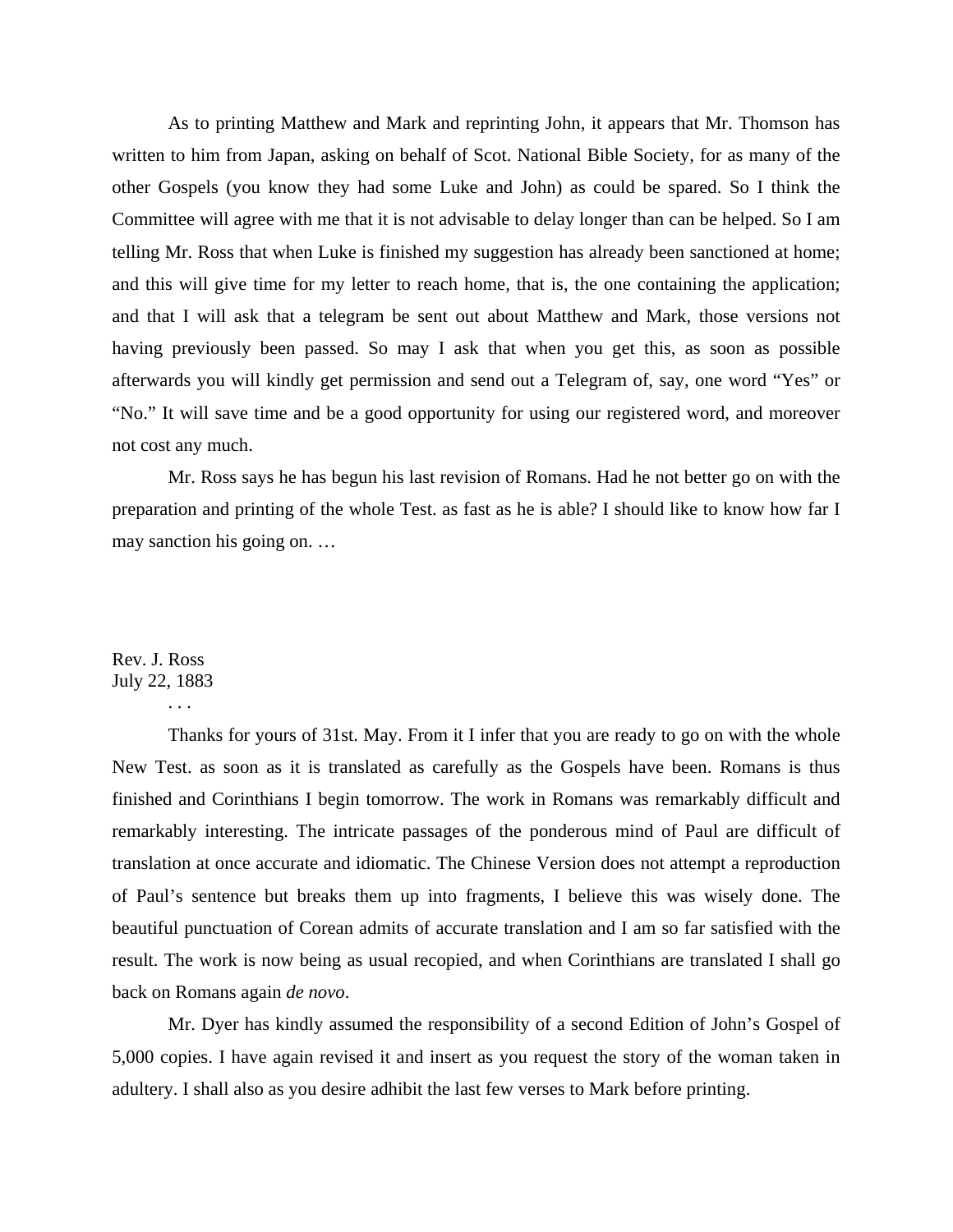It takes so long a time to have a reply to any request for leave to print and, as matters stand in Corea, it were pity were the publication of the N. T. in the language of the people unnecessarily delayed. Might I therefore ask that you authorise Mr. Dyer to carry on the work, without having in the case of each book to write to London for special authority? Thus the printers could be always at work instead of as last year playing holiday for half the year. Not only so but I could add, as I have already written to Mr. Dyer, another hand press so that repeated Editions and Religious Tract work could be carried on by one press and the New Test. first Editions printed on the other. I have at present ready work for several months for the printers.

 Of the Edition of Acts and Luke just printed, I have sent an interleaved copy to Mr. Aston, Japan, and two to Peking. The criticisms of Corean native scholars are of almost no value at present, except under European guidance, for they mostly treat slightingly any writing in their native tongue believing that Chinese is the only language for a scholar. Bible names are *autre* to them and Hebrew and Greek words and names with interpretation attached form a feature in a real translation of the Gospels utterly repugnant to the taste of the Corean scholar who delights in a smooth uninterrupted narrative. Within ten years, I, if living, expect to see a change in this respect. Yet were generations to come and go before a healthy feeling set in regarding native literature it need not be greatly wondered at for only the other day I read that the upper Classes in Russia despise their native language—and effect French as much as ever. Yet though every Corean scholar should laugh at the simplicity of a book in his native tongue, the language which every woman in Corea can read is the language for the Bible. I shall rejoice to have your word that you desire the whole New Test. in Corean as soon as it is properly translated. This will not be long if I am, as I believe I will be, thoroughly supported by you. A convert not yet baptized, a superior scholar, is coming here in autumn for baptism from his native land and I intend to keep him for critical examination of all translations. ...

Rev. J. Ross Sept. 29. 1883 . . .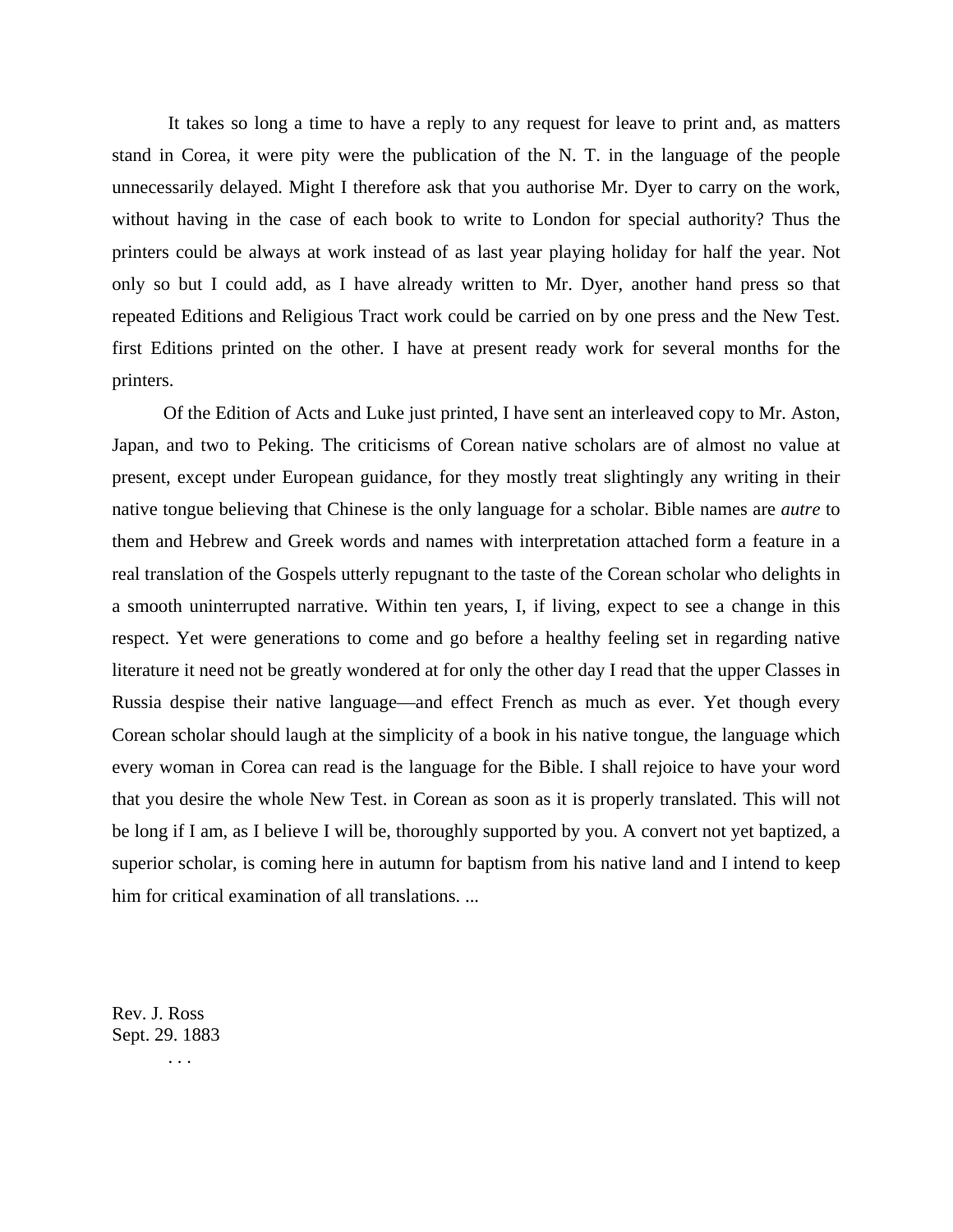I am pleased to be able to enclose a criticism by Mr. Aston on Luke-Acts. As Mr. Aston states, criticism by native Corean scholars are the most important, these I have been always receiving. I have unsuccessfully endeavoured to secure a critical examination of the work in Peking, there is no one there possessing the adequate knowledge. Indeed Mr. Aston's notes show him the best qualified to criticise that I know.

 I must have mentioned to you long ago that the spelling of Corean follows its pronunciation, which like English differs in different provinces. Almost all the Coreans with whom I have come in contact belong to the Western province of Pingyang. They pronounce and therefore spell very differently from the capital. I wrote you a considerable time ago that I wished to approximate as nearly as possible to the spelling of the capital. As you will observe this is mainly all that Mr. Aston seeks of change in what he has critically examined. With his views I thoroughly agree in as much as the spelling of the capital is universally understood as all school text books are printed there. Yet even in the capital, nay, in the same volume, spelling often differs e.g. the syllable sia is also written sa, si and su. I have not the ambition to set myself up as one who will harmonise all these diverse forms of spelling for Corea, but as far as my judgment goes, I shall in the future as in the past, choose what seems the best form and use it uniformly, all at least a better presents itself. I think you can learn from Mr. Aston's note that the translation is correct and this after all is the main thing.

 For the past two years I have been working very hard at translation and revision. The Gospels as you are aware are all ready for the printer, Acts is printed. Romans,  $1<sup>st</sup>$  and  $2<sup>nd</sup>$ Corinthians require only another revision. The other Epistles will be ready before the printers can touch them. For this reason and especially to cheapen the cost of production I am anxious that the work went forward more briskly. The type and press (a Columbia demy) in my possession can print only four double pages such as I sent you. Had I treble the quantity of type and a larger press, double the printing labour would produce thrice the amount of printing, reducing the cost to half what it is, for the compositors and reader could carry on the work of two presses as easily as of one. I have asked additional assistance from the Religious Book and Tract Society which if granted will make an increase of printing power all the more necessary. With my present material it is difficult to throw of 3,000 copies of one Gospel in six weeks. Your own Colporteurs will disseminate large numbers. The Scotch Society wants 1,000 of each portion printed for Southern Corea. The demand will be more than I can meet after missionaries betake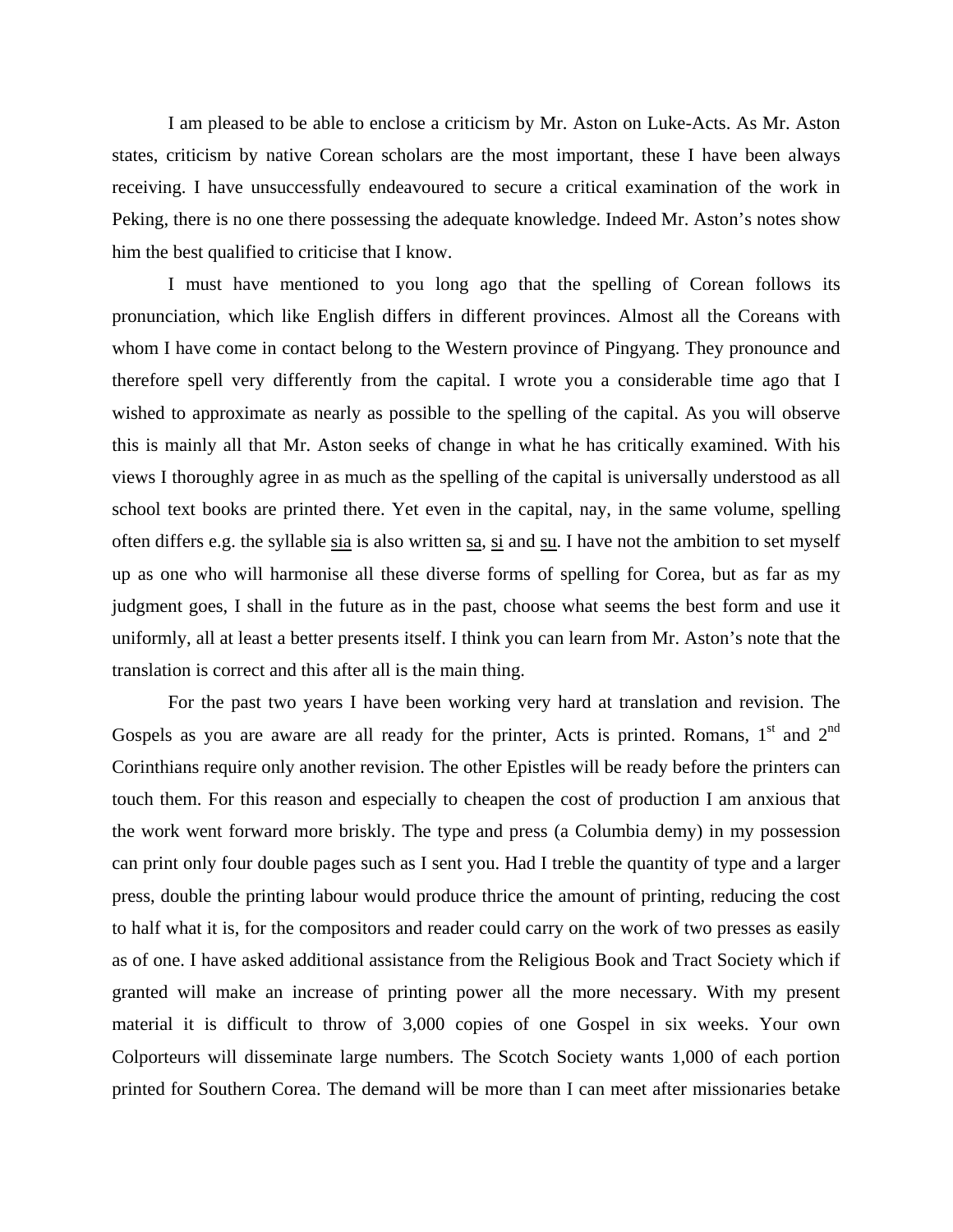themselves to Corea. The second Edition of John is almost finished, by the time you get this I expect a large portion of it and of Luke & Acts will be in Corea. In future printing, I think it were well to combine an Epistle with a Gospel. The most intelligent Coreans who have read the translations speak highly of the Epistles especially of Corinthians, but think the Gospels 'jerky" because of their numerous short narrative. An Epistle would explain the subject of the Gospel, the Gospel would illustrate the basic of the Epistle. Will you please think of this.

 If you do wish to carry on the work more rapidly will you kindly get some one to procure for me a good second-hand press large enough to throw off 8 double pages like Luke or John already sent you.

 My demy Columbian has a pattern 19x14 inches. I would require, to be fitted for 8 double pages, a pattern of at least 28x21 inches. As long as the press can be easily and rapidly worked by two men the name is of no importance.

 On the understanding that this press be sent, please also order with it a book-cutting knife, the native mode of cutting book edges being very rude and slow. If good the knife need not be new. I do not wish to incur great expense in as much as this printing will ultimately be more conveniently carried on in Corea when the "hour and the man" present themselves. It is not meantime possible.

 The expense of Press and knife, if you send them, please pay and charge to my working account. As Messrs. Bywater, Perry and C; 11 Queen Victoria St. are to send me other boxes in winter to be here for spring these two articles could be forwarded to me by them.

 I regret to have to announce the death by Cholera of my principal Corean writer, one of the cleverest men, Chinese(2) or Corean(1), I have yet seen. This dire disease has been very deadly in this city.

------------------------------

Letter from Mr. Aston to Mr. Ross

 I return you the translations of the Gospel of Luke and of the Acts of the Apostles by this opportunity to the care of the Bible Society, Shanghai. I have been much interested in examining them, the first translation I believe of any part of the Bible into Corean language. I am sorry I am not in a position to go through the whole occupied, and in the second place without the aid of a Corean scholar, any suggestions that I could offer could have no great value. You will see that what notes I have made on a chapter selected at ransom refer almost entirely to the spelling. I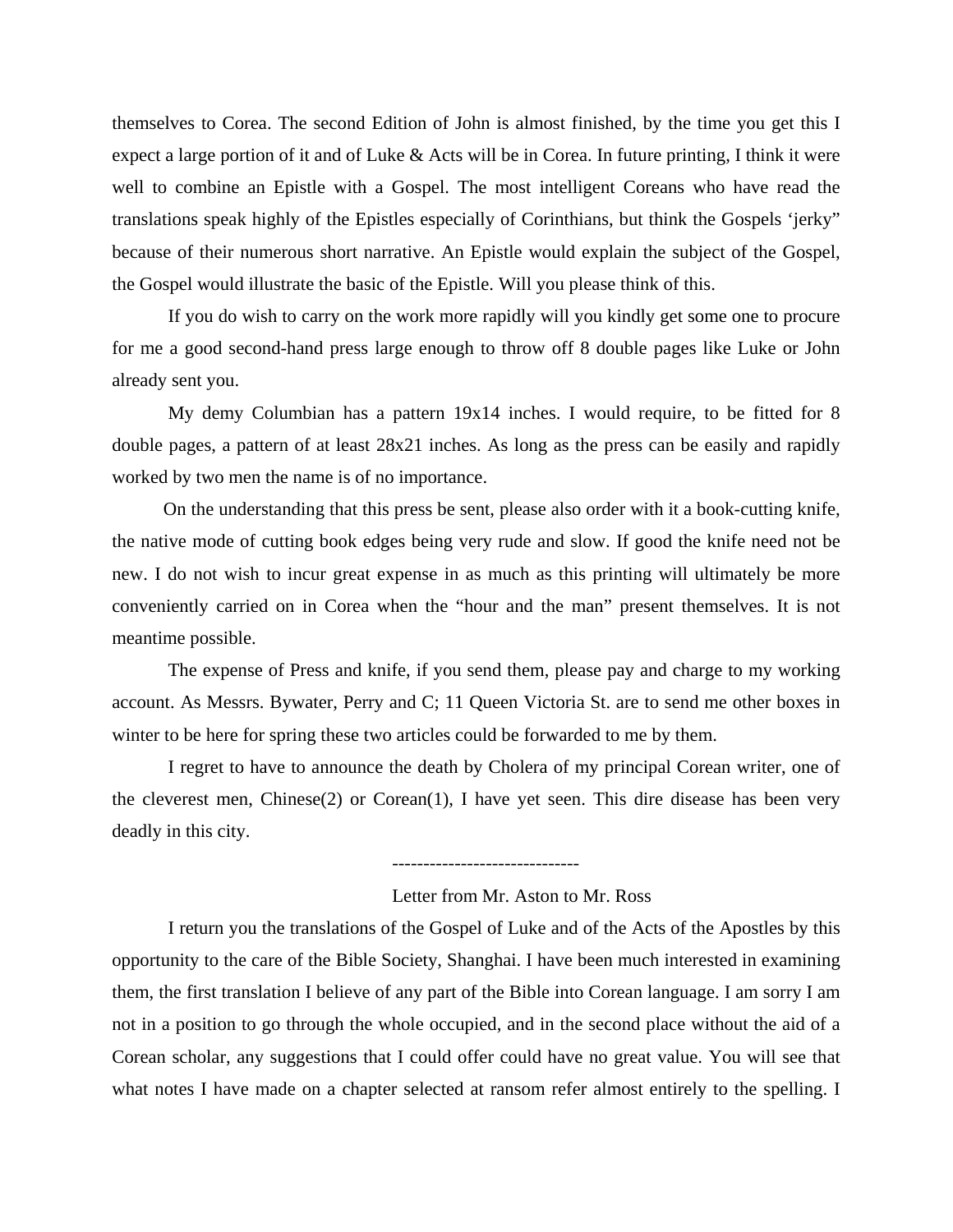need not of course say to you that Corean spelling is very irregular and very much in the state English spelling was in Shakespeare's day, but still I think a better standard is attainable. I suppose your Corean writer is really responsible for this part of the work. I hope you will forgive anything which may seem to you hypercritical in my remarks. …

Rev. J. Ross Oct. 9, 1883

. . .

 By this post I forward you a few copies of the completed volume, Luke and Acts. Along with them are sent the first connected copies of 1st and 2nd Corinthians. In both but especially in the first Epistle there are many—several of them serious—changes from the Chinese version. Romans I would have sent also but that the important changes are so many that I am anxious to retain the corrected copy for future reference.

 I am pleased to hear from Mr. Dyer that you have agreed to go on at once with Matthew and Mark. This work will occupy my small press almost all winter and spring up to the opening of the river. ...

#### Mr. S. Dyer Nov. 6, 1883

. . .

Yours of  $21<sup>st</sup>$  Sept. is to hand. In it you mention the sanction to Mr. Ross's printing Corean Matthew, Mark and John and also too my advancing £30 towards publication of Luke. The extra £30 I wrote about was advanced some time ago. On the receipt of the telegram "yes" I gave Mr. Ross permission to go on with Matthew and Mark having as you know previously permitted him to reprint John.

 As regards the equitableness of the amounts that these books cost, I have written to him on one or more points, feeling the charges seems high in comparison with those in printing of Chinese books here and at Foochow. From all he says, however, we must, I feel, at present at least, put up with comparatively high charges. His facilities for doing the work are not equal to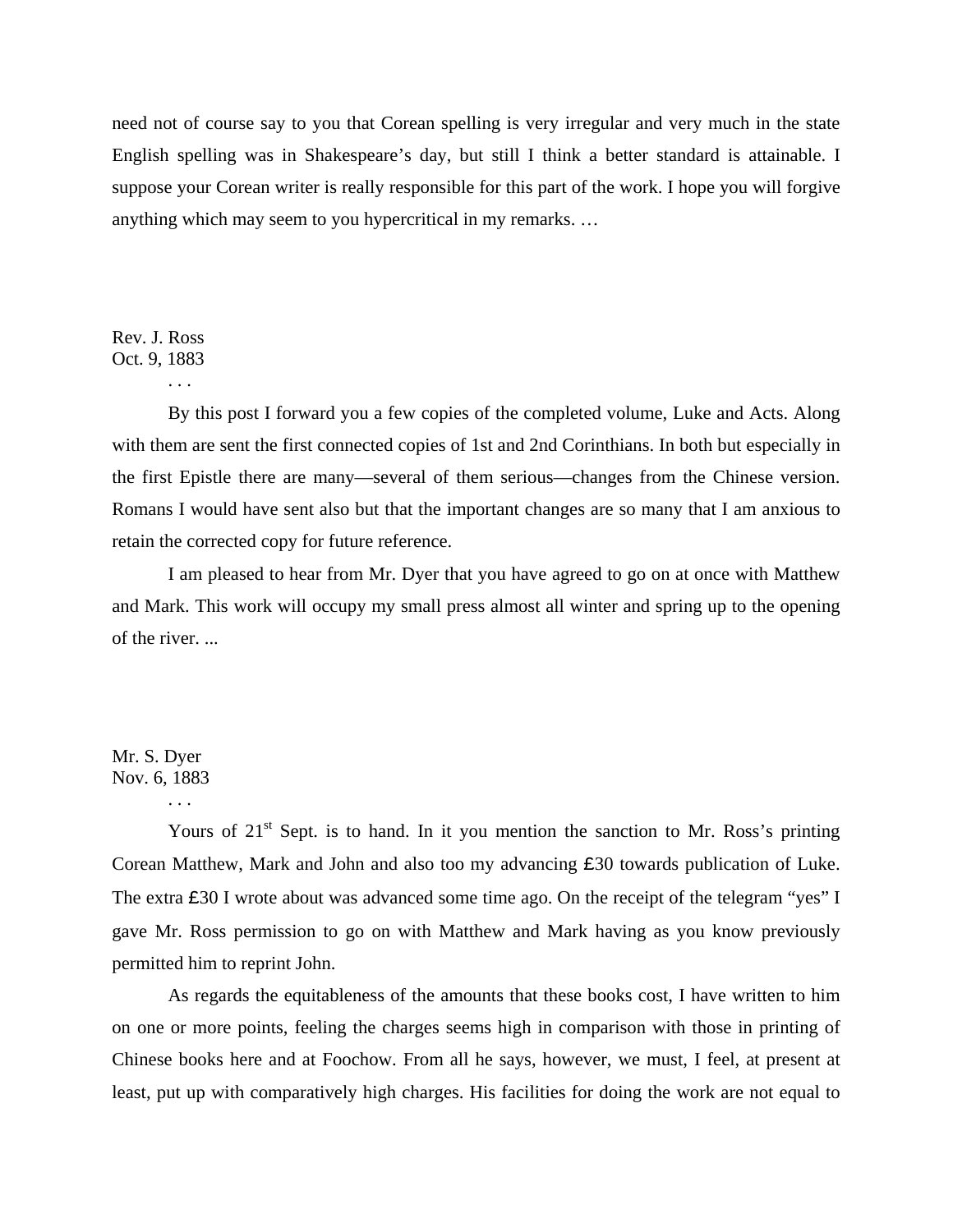those here. Of two men also that he writes about, one is able to set up type, but appears to be physically unfit for the manual work of printing; the other man can do the latter but is unable to do the former. So I suppose there is no help for it at the present time. One or two other possible reasons I might mention, but perhaps the certain ones will suffice. …

Rev. J. Ross Nov. 10, 1883

. . .

 I am aware of the rule of your ably conducted Society forbidding commentaries of any kind in the Bibles printed by or for you. There is one feature of the Gospel which I have printed lately which may appear inconsistent with this rule, but one to which I felt myself driven in order to render the Gospel intelligible to people who know nothing of it. As I mentioned on a former occasion our names are very uncouth to a Corean. There is nothing in the syllables or words composing the names to indicate the fact that it is a proper noun. Hence confusion may, and sometimes does arise in attempting to understand proper names as common nouns to other parts of speech. I therefore took the liberty without consulting you of adding a fly leaf to each Gospel of John, and preparing the same for Matthew and Mark containing the principal names, explaining them in words, the exact and full translation of which I give below so that you may know and be able to give your verdict on this addendum:—

#### **"Page explaining Names"**

|             | <b>Baptism Rite</b> is the mode of introducing by the use of water into the Church (or    |
|-------------|-------------------------------------------------------------------------------------------|
|             | religion) of Jesus                                                                        |
|             | Cutting Rite, the mode of introducing, prior to the time of Jesus, into the Jewish        |
|             | Church, it was instituted by the ancestor Abraham.                                        |
| Sabat day,  | one day in every seven set apart for rest.                                                |
|             | Pass-over Feast, the day instituted to keep in remembrance the departure of the People of |
|             | Israel from Egypt.                                                                        |
|             | Tabernacle Feast, the Jewish harvest-moon feast.                                          |
| Yoodai,     | the name of the kingdom in the South of Israel, subjected to Rome.                        |
| Yeroosarem, | the Capital of Yoodai.                                                                    |
|             | Holy Temple, the place in Jerusalem where God was worshipped and sacrificed to.           |
| Samaria,    | a province subject to Rome, to the North of Judo.                                         |
| Ganiani,    | also a province subject to Rome, to the North of Samaria.                                 |
| Roma,       | the name of a city which anciently was supreme over all western                           |
|             | kingdoms.                                                                                 |